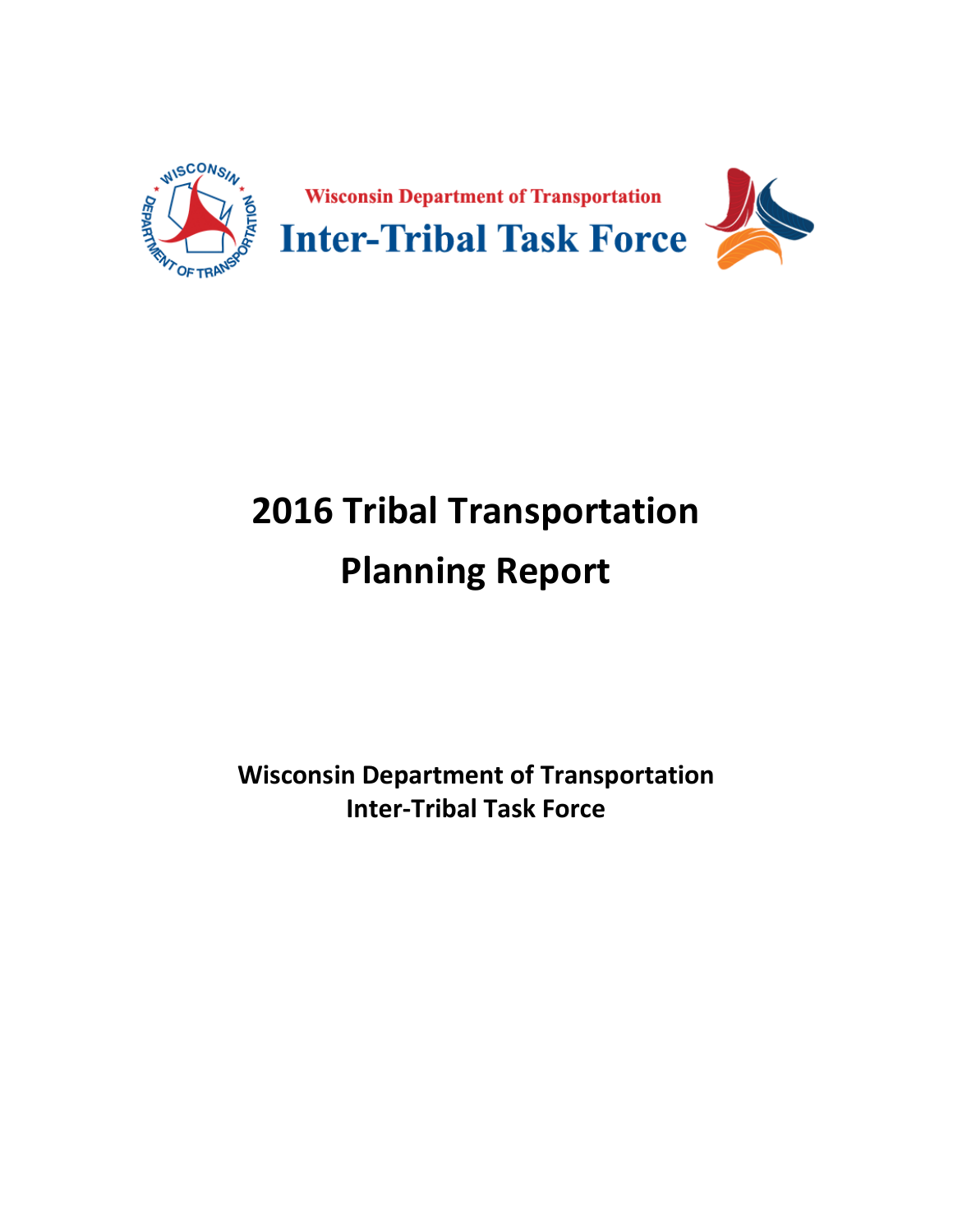# **Table of Contents**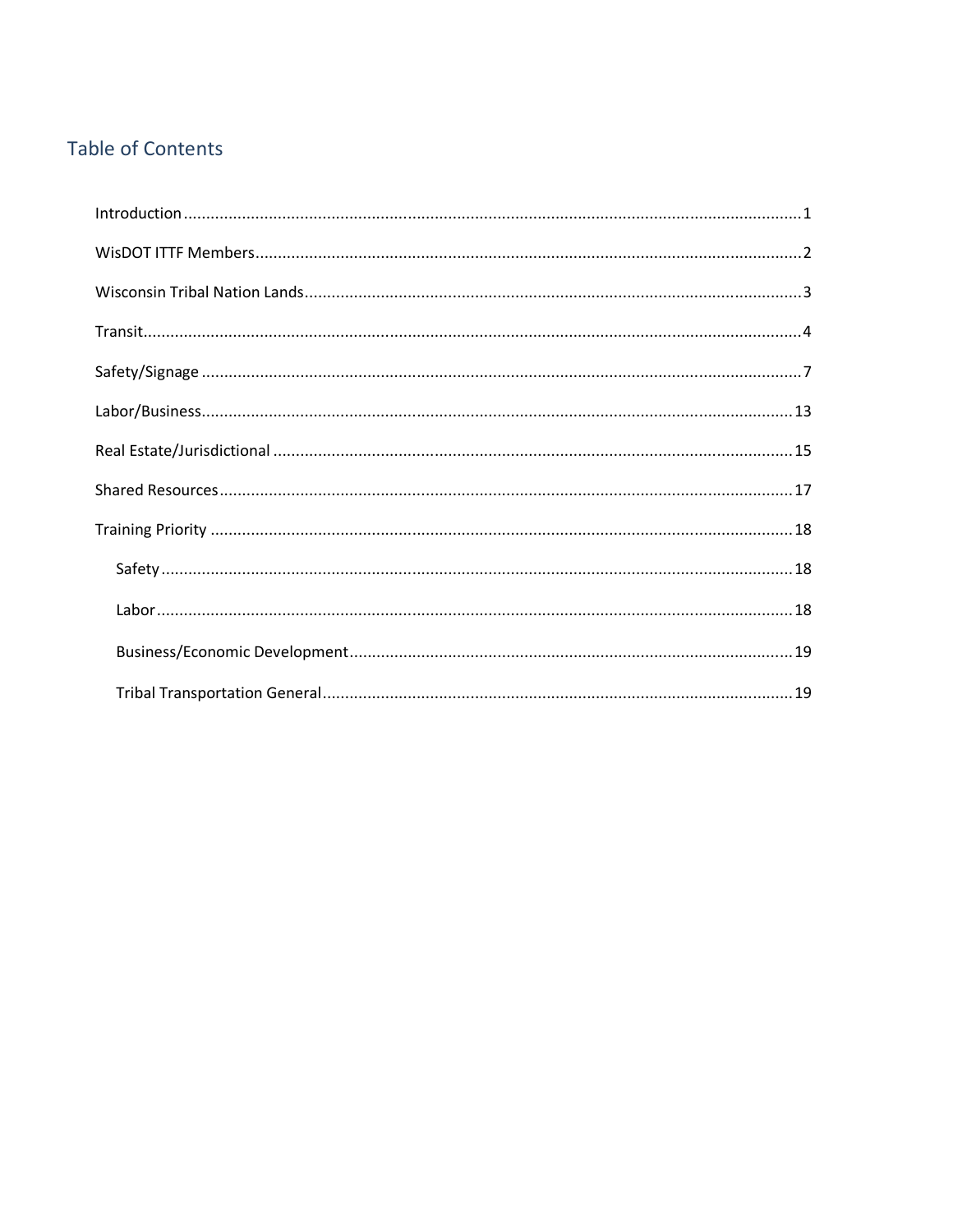# Introduction

The Wisconsin Department of Transportation (WisDOT) Inter-Tribal Task Force (ITTF) was created in 2005 to articulate and facilitate a clear direction in joint transportation systems between each of Wisconsin's 11 federally recognized Indian Tribes and the Wisconsin Department of Transportation. In 2014, the Lac Courte Oreilles Band of Lake Superior Chippewa (LCO) entered into an agreement with WisDOT to administer and facilitate the activities of the ITTF.

It is the vision of the Wisconsin Department of Transportation Inter-Tribal Task Force to serve the 11 federally recognized Indian Tribes and the Wisconsin Department of Transportation by:

- Developing collective strategic transportation goals
- Evaluating transportation policy with particular attention to Tribal impacts
- Creating "best practices" statements regarding interactions between the Tribes and WisDOT
- Facilitating the development of memorandum of understanding that promote cooperative efforts between the Tribes and WisDOT

In an effort to get a better understanding of tribal transportation training needs, WISDOT and ITTF created a survey that was distributed to the 11 federally recognized tribes. The original survey can be found in the Appendix of this report. In addition to the paper survey, tribes were offered the opportunity to complete the survey online as well. The paper surveys that were completed were also entered into the online survey, which was used as the central repository for all responses. The online survey can be found at https://www.surveymonkey.com/r/WisITTF .

The following report summarizes the results of the WisDOT Tribal Task Force Tribal Transportation Planning Survey.

The Transportation Task Force Coordinator Agnes Fleming with LCO conducted the interviews with tribes between June of 2016 and April of 2017. The information collected was then entered online into SurveyMonkey for data analysis and report preparation. As of the time of this report, all 11 federally recognized tribes participated in the survey in some fashion.

The survey is broken into five main areas, with questions related to those areas in each section. At the end of each section is a question asking for the tribal contact for that particular set of questions. This was useful as some tribes had multiple people work on specific areas of the survey.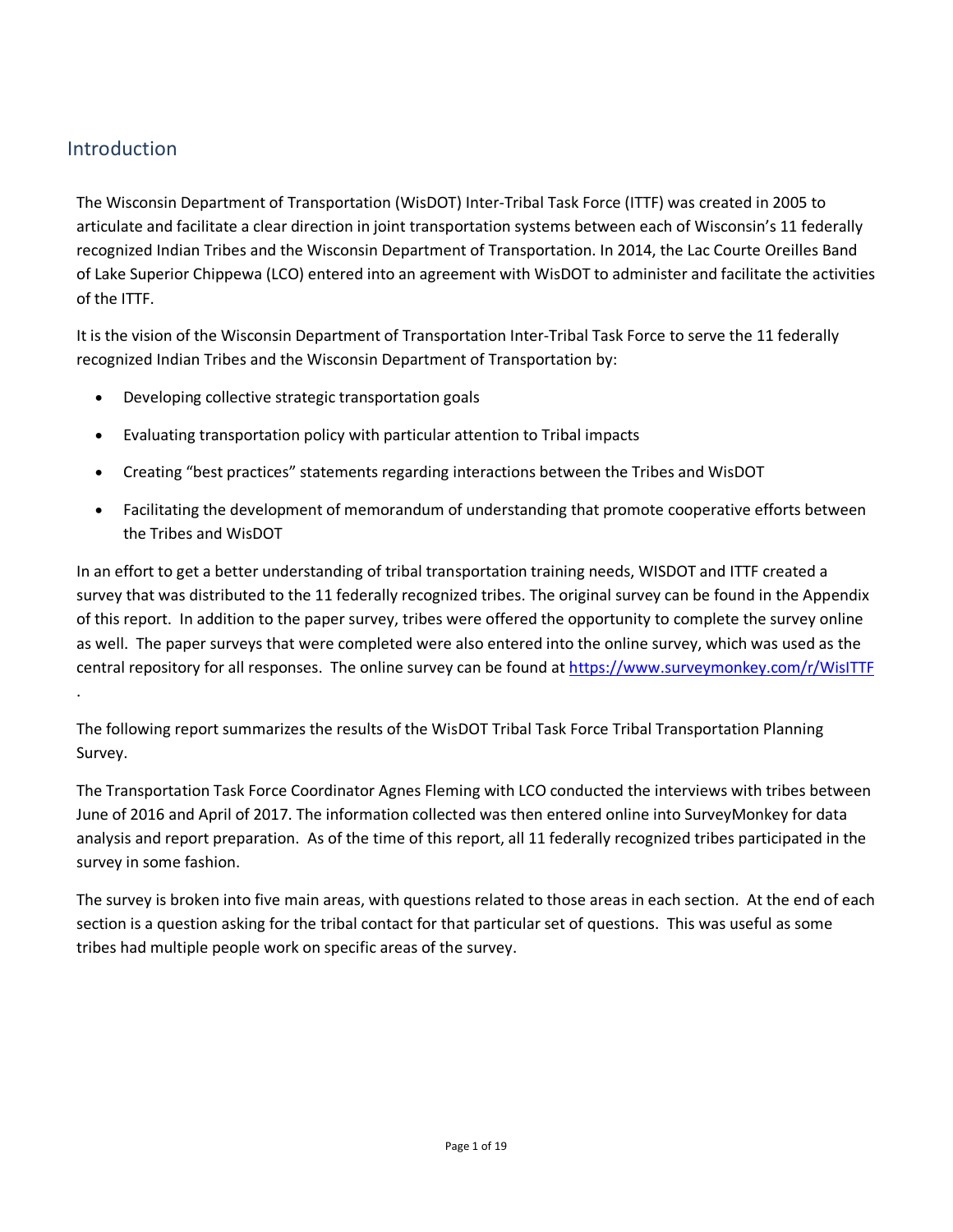## WisDOT ITTF Members

#### **Russell Barber**

Lac Courte Oreilles Band of Lake Superior Chippewa 13394 W. Trepania Road Hayward, WI 54843 P | 715-634-8934 rusty.barber@lco-nsn.gov **Amber Marlow, Alternate** 

#### **Chris McGeshick**

Sokaogon Chippewa Community 3051 Sand Lake Road Crandon, WI 54520 P | 715-478-7585 chris.mcgeshick@scc-nsn.gov **Adam VanZile, Alternate**

Ho-Chunk Nation W9814 Airport Road Black River Falls, WI 54615 P | 800-294-9343 x 1255

## **Crystal Chapman-Chevalier**

Menominee Indian Tribe of WI PO Box 910 Keshena, WI 54135 P | 715-799-5155 ccchapman@mitw.org **Brad Bowman, Alternate**

#### **Stacey Schreiber**

Stockbridge-Munsee Band of Mohican Indians PO Box 70 Bowler, WI 54416 P | 715-793-4854 stacey.schreiber@mohican-nsn.gov **William Miller, Alternate**

**Marjorie Taylor**  St. Croix Chippewa Community 24663 Angeline Ave. Webster, WI 54893 P| 715/349-2388 x 5218 F| 715/349-5768 Marjoriet@stcroixtribalcenter.com

#### **Delores Staples**

St. Croix Chippewa Community 24663 Angeline Ave. Webster, WI 54893 P 715-349-2388 ext. 5212 delores@stcroixtribalcenter.com

#### **Ward Staples, Alternate**

#### **Jeff Benton**

Red Cliff Band of Lake Superior Chippewa 88385 Pike Road State Highway 13 Bayfield, Wisconsin 54814 Ph: (715)779-3700 ext. 234 jbenton@redcliff-nsn.gov

#### **George Thompson**

Lac Du Flambeau Band of Lake Superior Chippewa PO Box 67 Lac du flambeau, WI 54538 P | 715-588-4252 gthompson@ldftribe.com **Emerson Coy, Alternate** 

#### **Todd Mulvey**

Forest County Potawatomi Community PO Box 340 Crandon, WI 54520 P | 715-478-7392 Todd.mulvey@fcpotawatomi-nsn.gov

**Nate Guldan, Alternate** 

#### **Ben Connors Sr.**

Bad River Band of Lake Superior Chippewa PO Box 39 Odanah, WI 54861 P | 715-682-7153 RoadsMgr@badriver-nsn.gov **Katie Wolfe, Alternate** 

## **David Jordan**

Oneida Nation PO Box 365 Oneida, WI 54155 P | 920-869-2214 djordan1@oneidanation.org **James Petitjean, Alternate**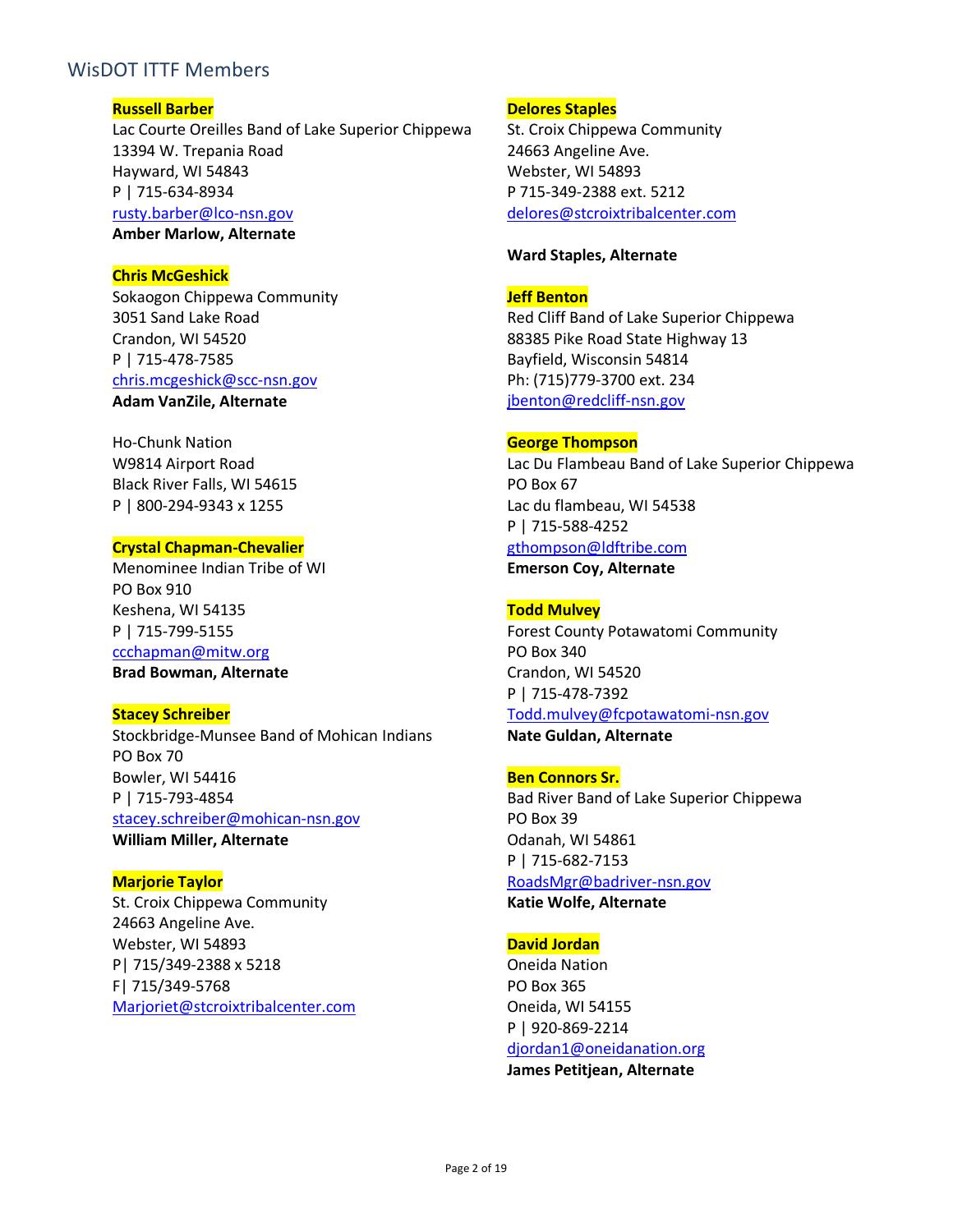# Wisconsin Tribal Nation Lands



Tribal Nation names may be abbreviated as follows:

| <b>Tribal Nation Name</b>                             | <b>Abbreviation</b> |
|-------------------------------------------------------|---------------------|
| <b>Bad River Band of Lake Superior Chippewa Tribe</b> | <b>Bad River</b>    |
| Lac Courte Oreilles Band of Lake Superior Chippewa    | LCO                 |
| Lac du Flambeau Band of Lake Superior Chippewa        | LdF                 |
| <b>Forest County Potawatomi</b>                       | <b>FCP</b>          |
| <b>Ho-Chunk Nation</b>                                | Ho-Chunk            |
| <b>Menominee Indian Tribe</b>                         | Menominee           |
| <b>Oneida Nation of Wisconsin</b>                     | Oneida              |
| <b>Red Cliff Band of Lake Superior Chippewa</b>       | Red Cliff           |
| <b>Sokaogon Chippewa Community</b>                    | Sokaogon            |
| <b>St. Croix Band of Lake Superior Chippewa</b>       | St. Croix           |
| <b>Stockbridge-Munsee Band of Mohican Indians</b>     | <b>SBM</b>          |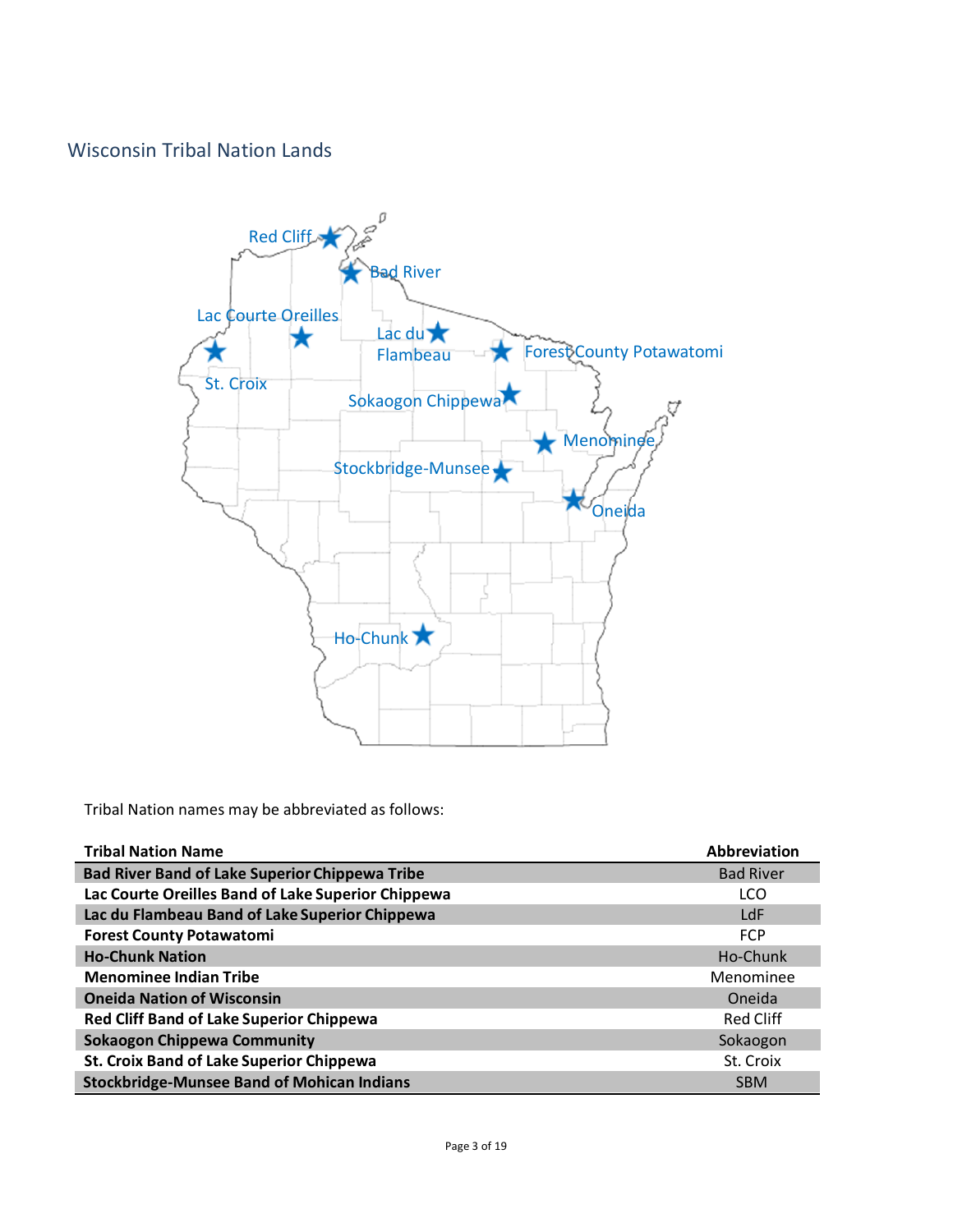## **Transit**

There were seven questions under the Transit heading of the survey. The responses to each are as follows.

- 1. The Tribe provides the following transit services:
	- a. \_\_\_\_Public Transit
		- Fixed route bus service
		- \_\_\_\_\_Demand-response bus service
	- b. \_\_\_\_Elder Transportation
	- c. \_\_\_\_Medical Transportation
	- d. \_\_\_\_Individuals with Disabilities
	- e. \_\_\_\_Other (Please Describe)

| The Tribe provides the following transit services: |                     |                   |
|----------------------------------------------------|---------------------|-------------------|
| <b>Answer Options</b>                              | Response<br>Percent | Response<br>Count |
| Public transit - Fixed-route bus service           | 55.6%               | 5                 |
| Public transit - Demand-response bus service       | 55.6%               | 5                 |
| Elder transportation                               | 77.8%               |                   |
| Medical transportation                             | 66.7%               | 6                 |
| Individuals with disabilities                      | 55.6%               | 5                 |
| Other (please describe)                            | 55.6%               | 5                 |
| answered question<br>9                             |                     |                   |
|                                                    | skipped question    | ົ                 |

Nine of the eleven tribes responded to the first question of the survey. In addition, five respondents provided additional information which included: Public transportation services in collaboration with Sawyer County; Yellow bus/school; Transport tribal members for social, work, education, shopping, & other personal business; with Point deviation. Elder, medical and disabled are included in Public Transit; Open Enrollment school transports.

- 2. The Tribe is funded by the following transit programs:
	- a. \_\_\_\_Section 5311 Formula Grant for Rural Areas
	- b. \_\_\_\_Tribal Transportation for Elders
	- c. \_\_\_\_Senior and individuals with Disabilities Program Grants
	- d. \_\_\_\_Tribal funds
	- e. \_\_\_\_Other (Please Describe)

#### The Tribe is funded by the following transit programs:

| <b>Answer Options</b>                            | Response<br><b>Percent</b> | Response<br>Count |
|--------------------------------------------------|----------------------------|-------------------|
| Section 5311 Formula Grant for Rural Areas       | 66.7%                      | 6                 |
| <b>Tribal Transportation for Elders</b>          | 55.6%                      | 5                 |
| Senior and Individuals with Disabilities Program | 22.2%                      | $\mathcal{P}$     |
| Tribal funds                                     | 88.9%                      | 8                 |
| Other (please describe)                          | 66.7%                      | 6                 |
|                                                  | answered question          | 9                 |
|                                                  | skipped question           | າ                 |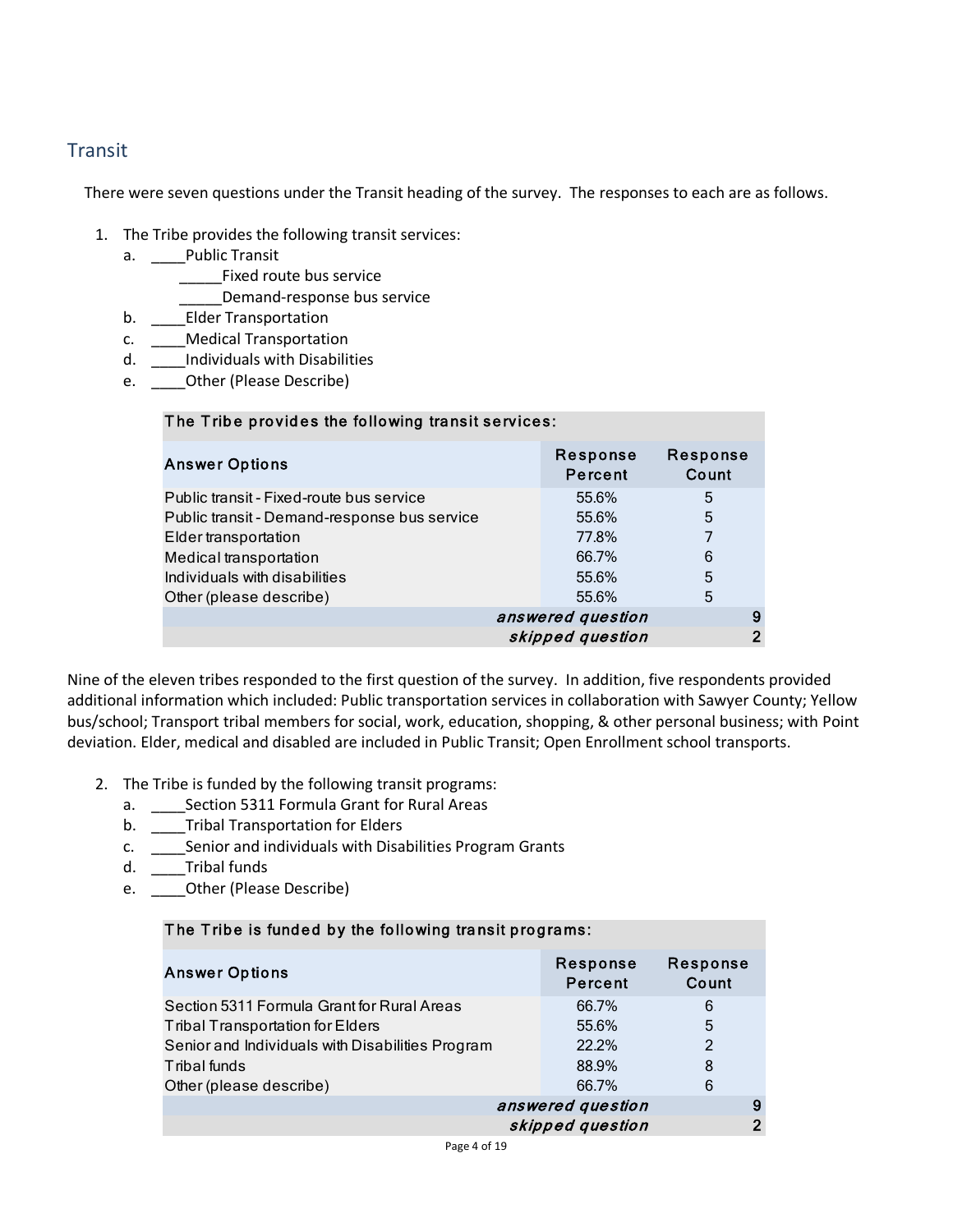- 3. What is your approximate ridership for the following transit services:
	- a. \_\_\_\_\_\_\_\_\_\_\_\_\_\_\_\_\_\_Public Transit a. \_\_\_\_\_\_\_\_\_\_\_\_\_\_\_\_\_\_\_\_\_\_\_\_\_\_\_Fixed route bus service b. \_\_\_\_\_\_\_\_\_\_\_\_\_\_\_\_\_\_\_\_\_\_\_\_\_\_\_Demand-response bus service b. \_\_\_\_\_\_\_\_\_\_\_\_\_\_\_\_\_\_\_\_\_\_\_\_\_\_\_\_\_\_Elder Transportation c. \_\_\_\_\_\_\_\_\_\_\_\_\_\_\_\_\_\_\_\_\_\_\_\_\_\_\_\_\_\_Medical Transportation d. \_\_\_\_\_\_\_\_\_\_\_\_\_\_\_\_\_\_\_\_\_\_\_\_\_\_\_\_\_\_Individuals with Disabilities e. <u>Denote the contract of the contract of the contract of the contract of the contract of the contract of the contract of the contract of the contract of the contract of the contract of the contract of the contract of the</u>

### What is your approximate ridership for the following transit services:

| <b>Answer Options</b>                        | Response<br>Average | Response<br>Total | Response<br>Count |
|----------------------------------------------|---------------------|-------------------|-------------------|
| Public transit - total                       | 44,907.75           | 179,631           | 4                 |
| Public transit - Fixed-route bus service     | 23,928.33           | 71.785            | 3                 |
| Public transit - Demand-response bus service | 27,074.50           | 108,298           | 4                 |
| Elder transportation                         | 5,286.33            | 15.859            | 3                 |
| Medical transportation                       | 4,759.33            | 14,278            | 3                 |
| Individuals with disabilities                | 4,636.50            | 18,546            | 4                 |
| Other $(1)$                                  | 4,176.50            | 8,353             | $\mathcal{P}$     |
| Other $(2)$                                  | 1,196.00            | 1,196             |                   |
| Other $(3)$                                  | .00.                |                   | $\mathbf 0$       |
|                                              | answered question   |                   |                   |
|                                              | skipped question    |                   |                   |

- 4. To what areas are transit services offered?
	- a. \_\_\_\_\_On reservation
	- b. \_\_\_\_\_On and off reservation
	- c. \_\_\_\_\_Services are offered within an approximate radius of \_\_\_\_\_ miles or within the Counties  $Of$

| To what areas are transit services offered?             |                     |                   |
|---------------------------------------------------------|---------------------|-------------------|
| <b>Answer Options</b>                                   | Response<br>Percent | Response<br>Count |
| On reservation                                          | $0.0\%$             | $\Omega$          |
| On and off reservation                                  | 55.6%               | 5                 |
| Services are offered within a specific radius or within | 44.4%               | 4                 |
| answered question                                       |                     | 9                 |
|                                                         | skipped question    |                   |

Nine of the eleven tribes responded to the fourth question of the survey. The table above provides averages from the responses to each option. It should be noted that none of the tribes answered that they provide transit services only on the reservation, and five tribes responded that they provide the services both on and off reservation.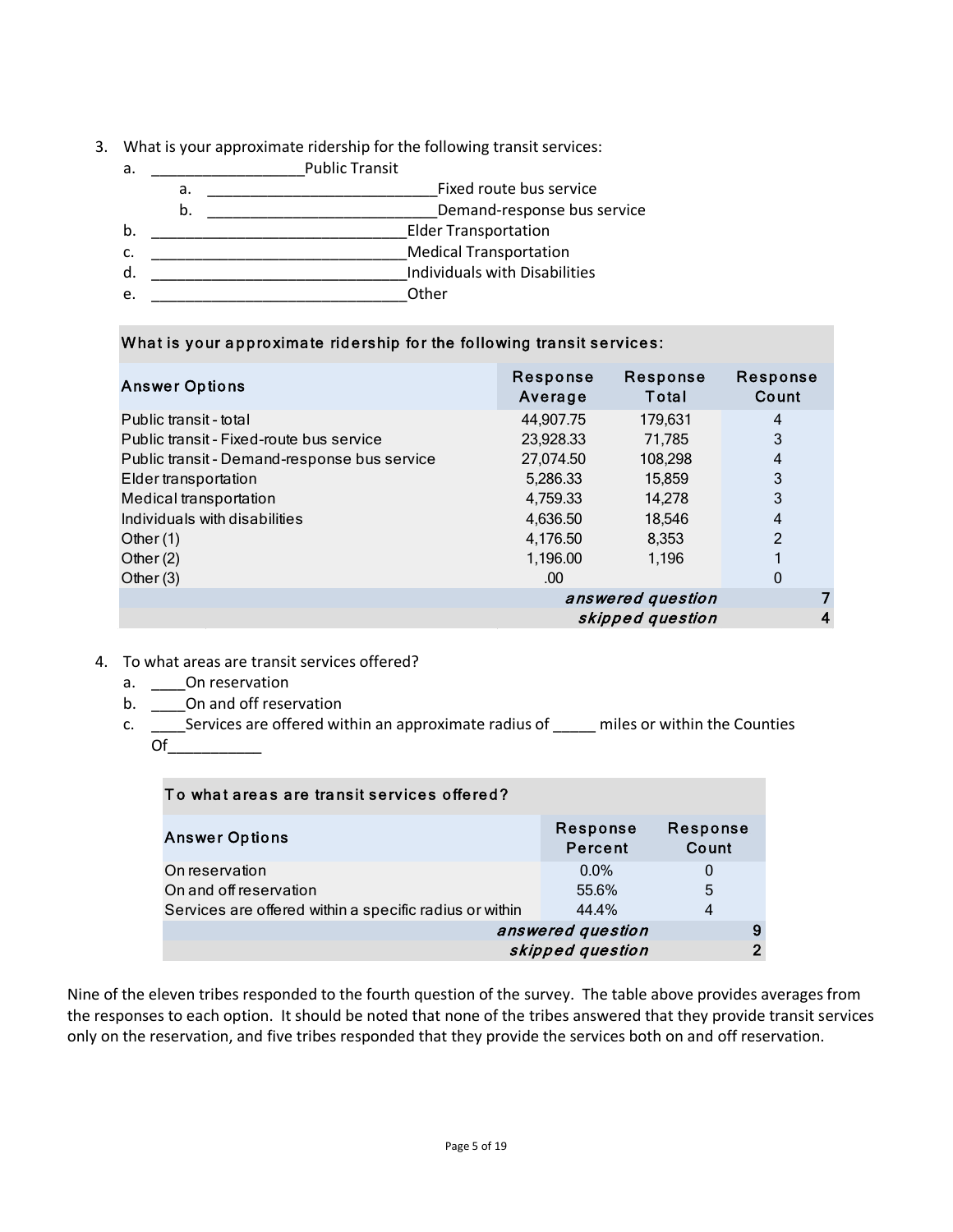|    | 5. Are you interested in expanding your current transit programs?<br>If yes, what services are you interested in providing? | <b>YES</b> |  |
|----|-----------------------------------------------------------------------------------------------------------------------------|------------|--|
| а. |                                                                                                                             |            |  |
| b. |                                                                                                                             |            |  |
| J. |                                                                                                                             |            |  |
|    |                                                                                                                             |            |  |

| Are you interested in expanding your current transit programs? |                     |                   |
|----------------------------------------------------------------|---------------------|-------------------|
| <b>Answer Options</b>                                          | Response<br>Percent | Response<br>Count |
| Yes                                                            | 100.0%              | 9                 |
| No                                                             | $0.0\%$             | 0                 |
| If yes, what services are you interested in providing?         |                     | 8                 |
| answered question                                              |                     | 9                 |
| skipped question                                               |                     |                   |

Nine of the eleven tribes answered this question. Not surprisingly, 100% of the responses were Yes to the question.

6. Would you participate in a Transit Peer Exchange if offered by the WisDOT Inter-Tribal Task Force? YES\_\_\_\_\_ NO\_\_\_\_\_

If so, what type of information would you like to see presented at the exchange?

| Would you participate in a Transit Peer Exchange if offered by the<br><b>WisDOT Inter-Tribal Task Force?</b> |                     |                   |
|--------------------------------------------------------------------------------------------------------------|---------------------|-------------------|
| <b>Answer Options</b>                                                                                        | Response<br>Percent | Response<br>Count |
| Yes                                                                                                          | 90.0%               | 9                 |
| No<br>If yes, what type of information would you like to see presented at the                                | $10.0\%$            | 6                 |
|                                                                                                              | answered question   | 10                |
|                                                                                                              | skipped question    |                   |

All but one of the 11 tribes responded to this question, and all but one of those responded that they would be willing to participate in a Transit Peer Exchange.

7. What type of transit training would be beneficial to your transit program? Type of training i.e. management, scheduling, funding, drivers, safety, etc.

| What type of transit training would be beneficial to your<br>transit program? (type of training, i.e., management, |   |  |
|--------------------------------------------------------------------------------------------------------------------|---|--|
| Response<br><b>Answer Options</b><br>Count                                                                         |   |  |
|                                                                                                                    | 8 |  |
| answered question                                                                                                  |   |  |
| skipped question                                                                                                   |   |  |

Page 6 of 19 Eight of the tribes provided answers to the last question in the Transit section of the survey.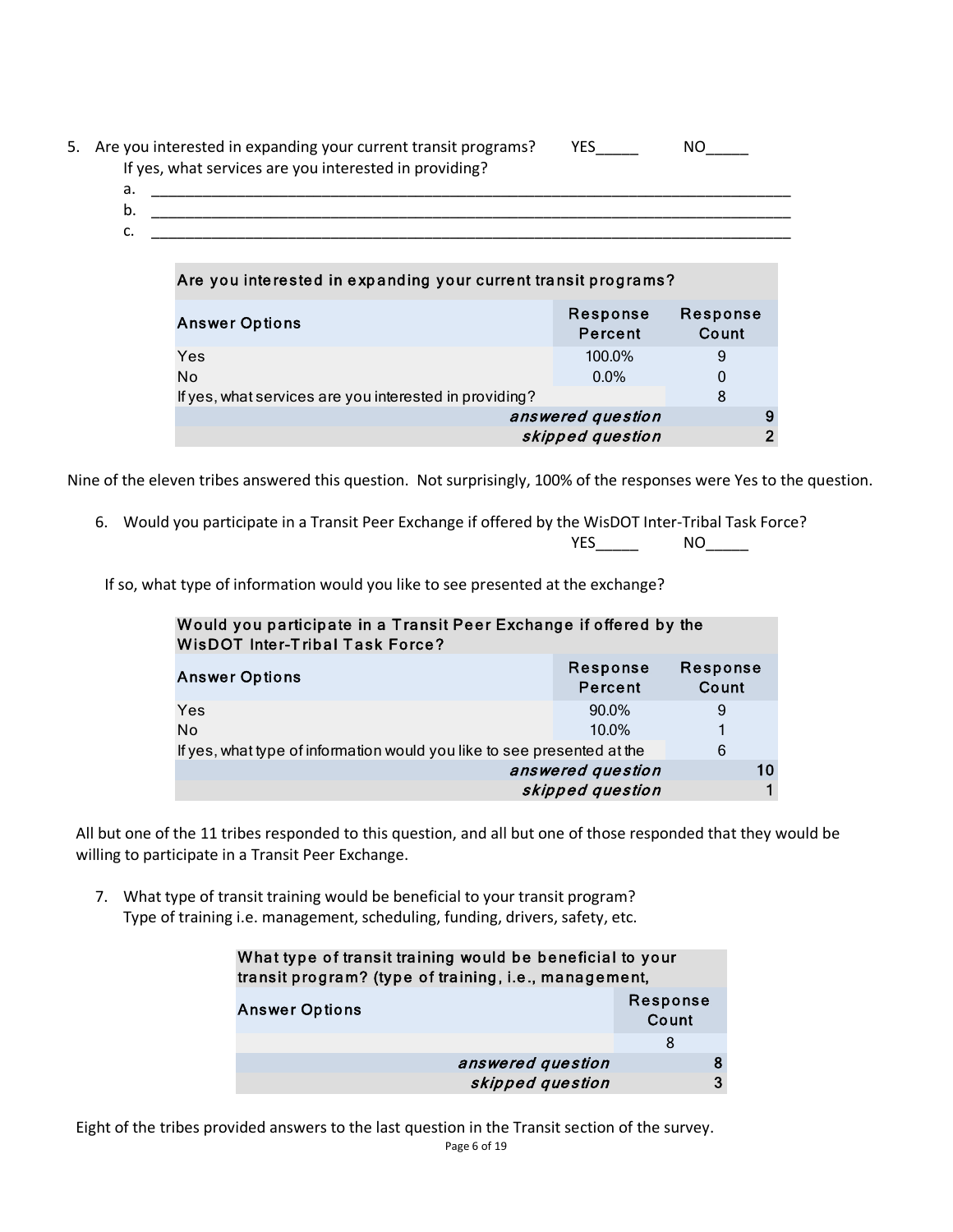# Safety/Signage

There were twenty-one questions asked in the Safety/Signage section of the survey. The responses to each are as follows.

1. Do you have or are you developing a Tribal Transportation Safety Plan? YES\_\_\_\_\_ MO\_\_\_

| Do you have or are you developing a Tribal Transportation Safety Plan? |                                       |                   |   |
|------------------------------------------------------------------------|---------------------------------------|-------------------|---|
| <b>Answer Options</b>                                                  | Response<br>Percent                   | Response<br>Count |   |
| Yes<br>No                                                              | $90.9\%$<br>9.1%                      | 10                |   |
|                                                                        | answered question<br>skipped question | 11                | 0 |

All eleven tribes answered this question, with ten stating they have or are working on a tribal transportation safety plan.

- 2. If you have a plan, when was it developed? All eleven tribes responded.
	- 3. Did you receive BIA funding to complete a Safety Plan? YES\_\_\_\_\_ NO\_\_\_\_ Response Percent Response Count 90.9% 10 9.1% 1 11 skipped question and  $0$ Did you receive BIA funding to complete a Safe ty Plan? Answer Op tions Yes No answered question

All eleven tribes provided responses to this question.

4. Would you like assistance in completing/updating a Safety Plan? YES\_\_\_\_\_\_\_ NO

| Would you like assistance in completing/updating a Safety Plan? |                     |                   |  |
|-----------------------------------------------------------------|---------------------|-------------------|--|
| <b>Answer Options</b>                                           | Response<br>Percent | Response<br>Count |  |
| Yes                                                             | 63.6%               |                   |  |
| No                                                              | 36.4%               | 4                 |  |
|                                                                 | answered question   |                   |  |
|                                                                 | skipped question    |                   |  |

All eleven tribes responded to this question. Seven that would like assistance with completing or updating their plan.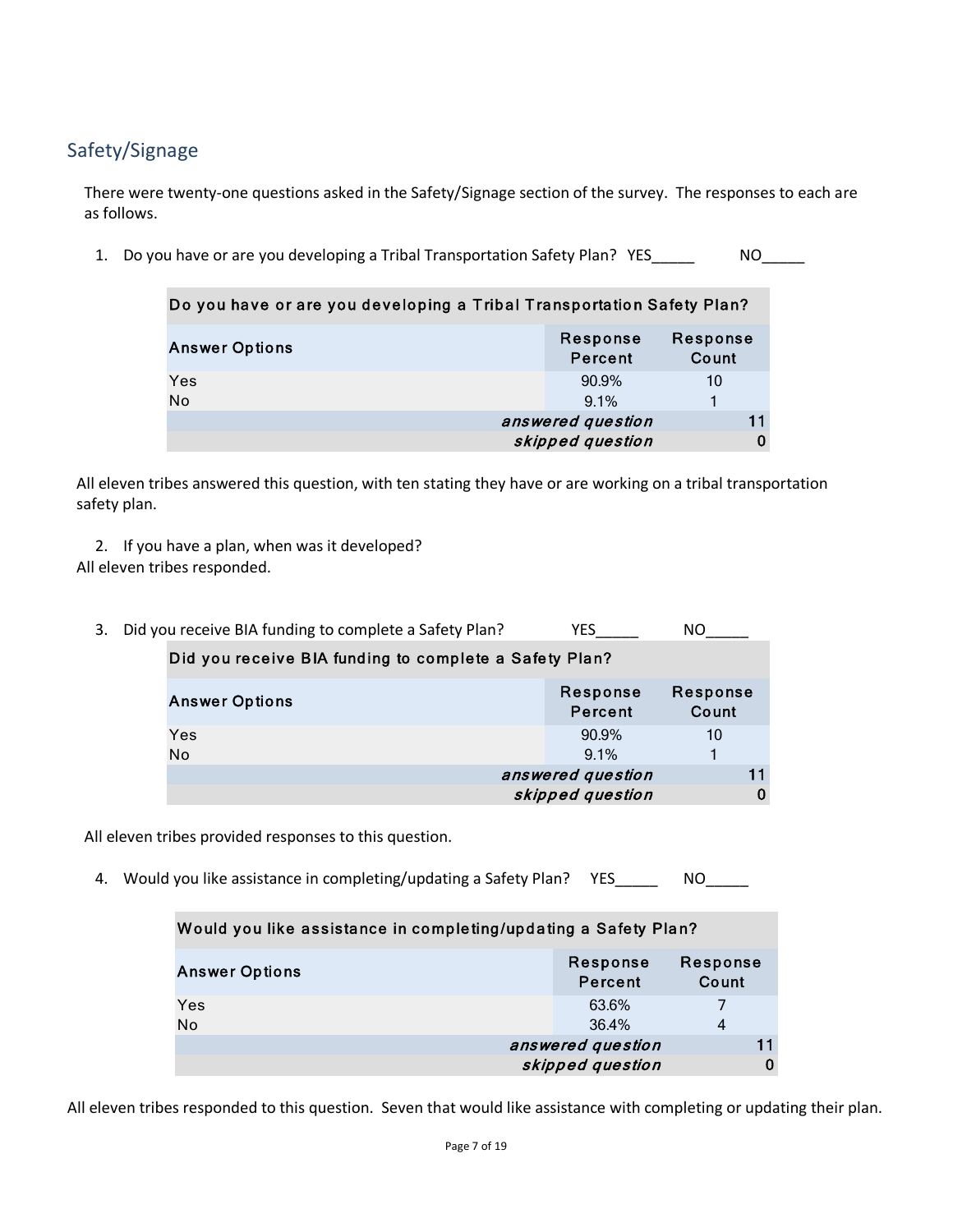5. Have you conducted a community survey of safety concerns? The MO If yes, what are the primary conclusions of the survey?

| Have you conducted a community survey of safety concerns?         |                  |   |  |  |
|-------------------------------------------------------------------|------------------|---|--|--|
| Response<br>Response<br><b>Answer Options</b><br>Count<br>Percent |                  |   |  |  |
| Yes                                                               | 45.5%            | 5 |  |  |
| No                                                                | 54.5%            | 6 |  |  |
| 5<br>If yes, what are the primary conclusions of the survey?      |                  |   |  |  |
| answered question                                                 |                  |   |  |  |
|                                                                   | skipped question |   |  |  |

All eleven tribes responded to this question. Five tribes answered yes and provided the following conclusions: "many concerned about not having white line on edge of roadway to be able to see clearly"; "Routes need to be designed for walkability and pedestrian safety"; "Planning department interviewed and observed community when developing safety plan"; "More safety needed for pedestrians on some roads More shoulder area on some roads Bicycle routes needed"; and "The community wants biking/walking trails, parks and wider roads for improved safety."

| 6. Do you have a Tribal Transportation Safety Audit? | <b>YES</b> | NO |
|------------------------------------------------------|------------|----|
| If so, when was it completed?                        |            |    |

| Do you have a Tribal Transportation Safety Audit                  |                   |   |  |  |
|-------------------------------------------------------------------|-------------------|---|--|--|
| Response<br>Response<br><b>Answer Options</b><br>Count<br>Percent |                   |   |  |  |
| Yes<br>No                                                         | 63.6%<br>36.4%    | 4 |  |  |
| If yes, when was it completed?                                    |                   |   |  |  |
|                                                                   | answered question |   |  |  |
|                                                                   | skipped question  |   |  |  |

All eleven tribes responded to this question. Seven responded yes provided the following response for when the safety audit was completed.

7. Are you collecting and maintaining information on crash data for the community road systems?

YES\_\_\_\_\_ NO\_\_\_\_\_

| Are you collecting and maintaining information on crash data for the<br>community road systems? |                                       |                   |  |
|-------------------------------------------------------------------------------------------------|---------------------------------------|-------------------|--|
| <b>Answer Options</b>                                                                           | Response<br>Percent                   | Response<br>Count |  |
| Yes<br><b>No</b>                                                                                | 45.5%<br>54.5%                        | 5<br>6            |  |
|                                                                                                 | answered question<br>skipped question |                   |  |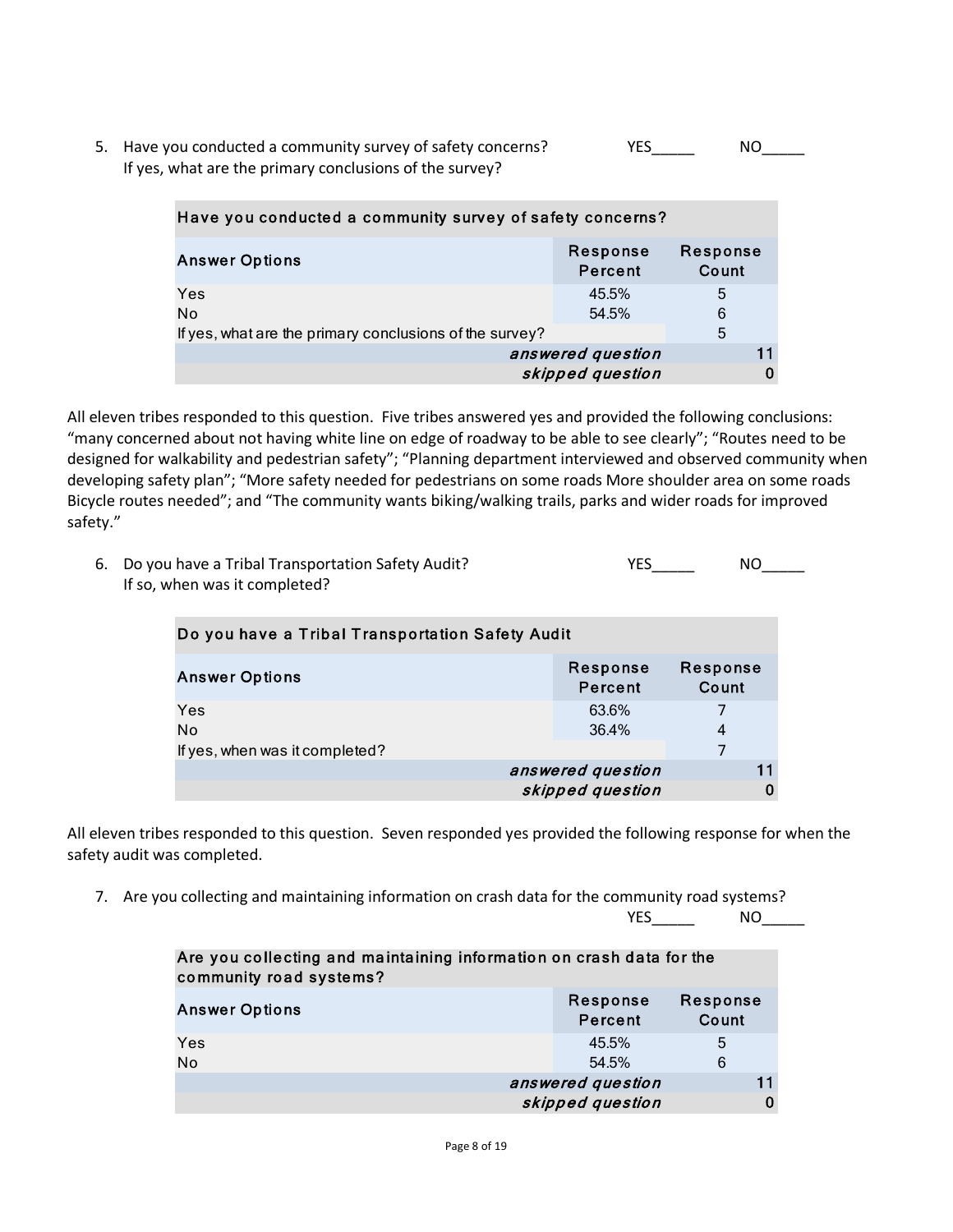8. What form of crash recording is tribal law enforcement utilizing? (MV4000, Tracs10 etc.)

| What form of crash recording is tribal law enforcement<br>utilizing? (MV4000, Tracs10, etc.) |   |  |
|----------------------------------------------------------------------------------------------|---|--|
| Response<br><b>Answer Options</b><br>Count                                                   |   |  |
|                                                                                              | 9 |  |
| answered question                                                                            | 9 |  |
| skipped question                                                                             |   |  |

Nine tribes that responded to this question, five answered that they are collecting data, while four are not.

9. How is the crash data being utilized?

Nine tribes responded to this question. One responded that Data collection is still a new process, no review of date is currently conducted. One indicated that their Roads Department utilizes this data. Based on their response above, they must be getting the data from another agency. One responded that they provided it to DOT through the approval of the Tribal Council. One indicated that they used crash data in safety plan as what roads and areas attention is needed for improvement. One reported that information is sent WisDOT to compile crash data, but considering they responded that they don't collect or maintain crash data, this will need to be followed up on. One indicated that they provide the information for Tribal Planners.

10. If offered, would your local law enforcement be willing to participate in both the training and applying for grant programs to upgrade the Tracs system? YES\_\_\_\_\_\_\_\_\_\_\_\_\_\_\_\_\_\_\_\_\_\_\_\_\_\_\_\_\_\_\_\_\_

| If offered, would your local law enforcement be willing to participate in both<br>the training and applying for grant programs to upgrade the Tracs system? |                     |                     |  |
|-------------------------------------------------------------------------------------------------------------------------------------------------------------|---------------------|---------------------|--|
| <b>Answer Options</b>                                                                                                                                       | Response<br>Percent | Response<br>Count   |  |
| Yes<br>No                                                                                                                                                   | 90.0%<br>10.0%      | 9<br>$\blacksquare$ |  |
|                                                                                                                                                             | answered question   | 10                  |  |
|                                                                                                                                                             | skipped question    |                     |  |

Ten of the eleven tribes responded to this question. Of those, nine reported that they would be interested to participate in training and grant programs to upgrade to the Tracs system.

11. How is the tribe currently mapping road systems? \_\_\_\_\_GPS \_\_\_\_\_\_RIFDS \_\_\_\_\_Other

| How is the tribe currently mapping road systems? |                     |                   |  |
|--------------------------------------------------|---------------------|-------------------|--|
| <b>Answer Options</b>                            | Response<br>Percent | Response<br>Count |  |
| <b>GPS</b>                                       | 60.0%               | 6                 |  |
| <b>RIFDS</b>                                     | 60.0%               | 6                 |  |
| Other (please describe)                          | 40.0%               | 4                 |  |
|                                                  | answered question   | 10                |  |
|                                                  | skipped question    |                   |  |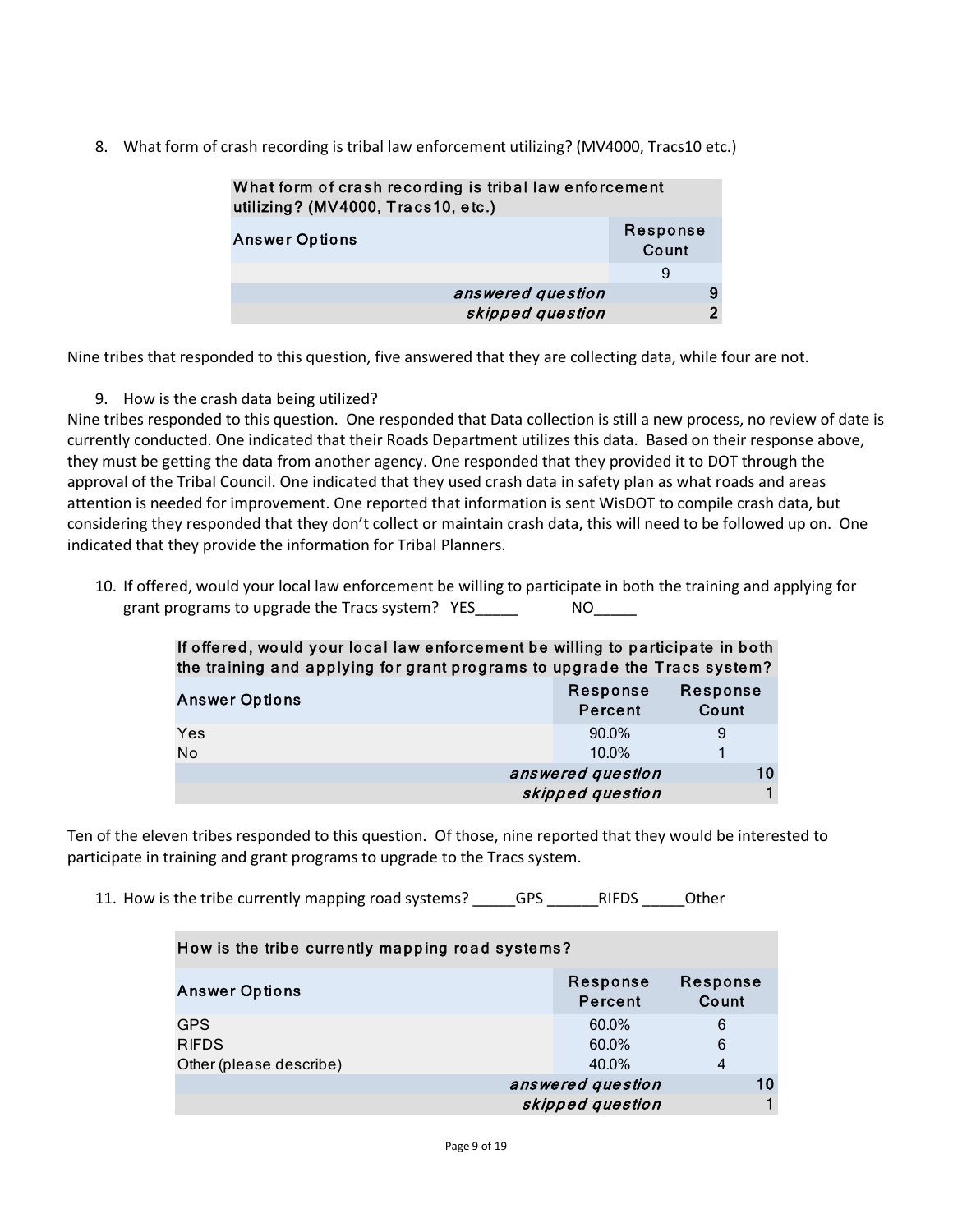12. What is the usage of seat belts in your community? HIGH LOW

| What is the usage of seat belts in your community? |                     |                   |  |
|----------------------------------------------------|---------------------|-------------------|--|
| <b>Answer Options</b>                              | Response<br>Percent | Response<br>Count |  |
| High<br>Low                                        | 33.3%<br>66.7%      | 3<br>6            |  |
|                                                    | answered question   |                   |  |
|                                                    | skipped question    | 2                 |  |

13. What do you think can be done to increase seat belt use?

Nine of the eleven tribes responded to this question. Responses included: education and enforcement will help; enforcement of the law will help; education and incentives will help; education and outreach programs, collaboration with local law enforcement, and enforcement in general will help; education, providing child restraints, and enforcement will all help; safety campaigns, advertisements, and educational pamphlets will all help; an active policy from the tribe for employees operating tribal vehicles, and they need an education and information training session for tribal members; community education will help; advertising, education, and law enforcement activities will all help increase seat belt usage.

|  |  |  |  | 14. Do you feel that drunk driving is a serious problem in your community? YES |  | NO. |
|--|--|--|--|--------------------------------------------------------------------------------|--|-----|
|--|--|--|--|--------------------------------------------------------------------------------|--|-----|

| Do you feel that drunk driving is a serious problem in your community? |                     |                   |  |
|------------------------------------------------------------------------|---------------------|-------------------|--|
| <b>Answer Options</b>                                                  | Response<br>Percent | Response<br>Count |  |
| Yes                                                                    | 90.0%               | 9                 |  |
| No                                                                     | 10.0%               |                   |  |
|                                                                        | answered question   | 10                |  |
|                                                                        | skipped question    |                   |  |

Of the ten respondents to this question, nine of them feel that drunk driving is an issue in their community.

15. Are there resources or activities that would be helpful in assisting in the reduction of drunk driving? If yes, Please Identify

| Are there resources or activities that would be helpful in assisting in the<br>reduction of drunk driving? |                     |                   |
|------------------------------------------------------------------------------------------------------------|---------------------|-------------------|
| <b>Answer Options</b>                                                                                      | Response<br>Percent | Response<br>Count |
| Yes                                                                                                        | 90.0%               | 9                 |
| No                                                                                                         | 10.0%               | 1                 |
| If yes, please identify:                                                                                   |                     | 9                 |
|                                                                                                            | answered question   | 10                |
|                                                                                                            | skipped question    |                   |

Ten of the eleven tribes responded to this question. All but one felt that there were resources available to assist them in reducing drunk driving.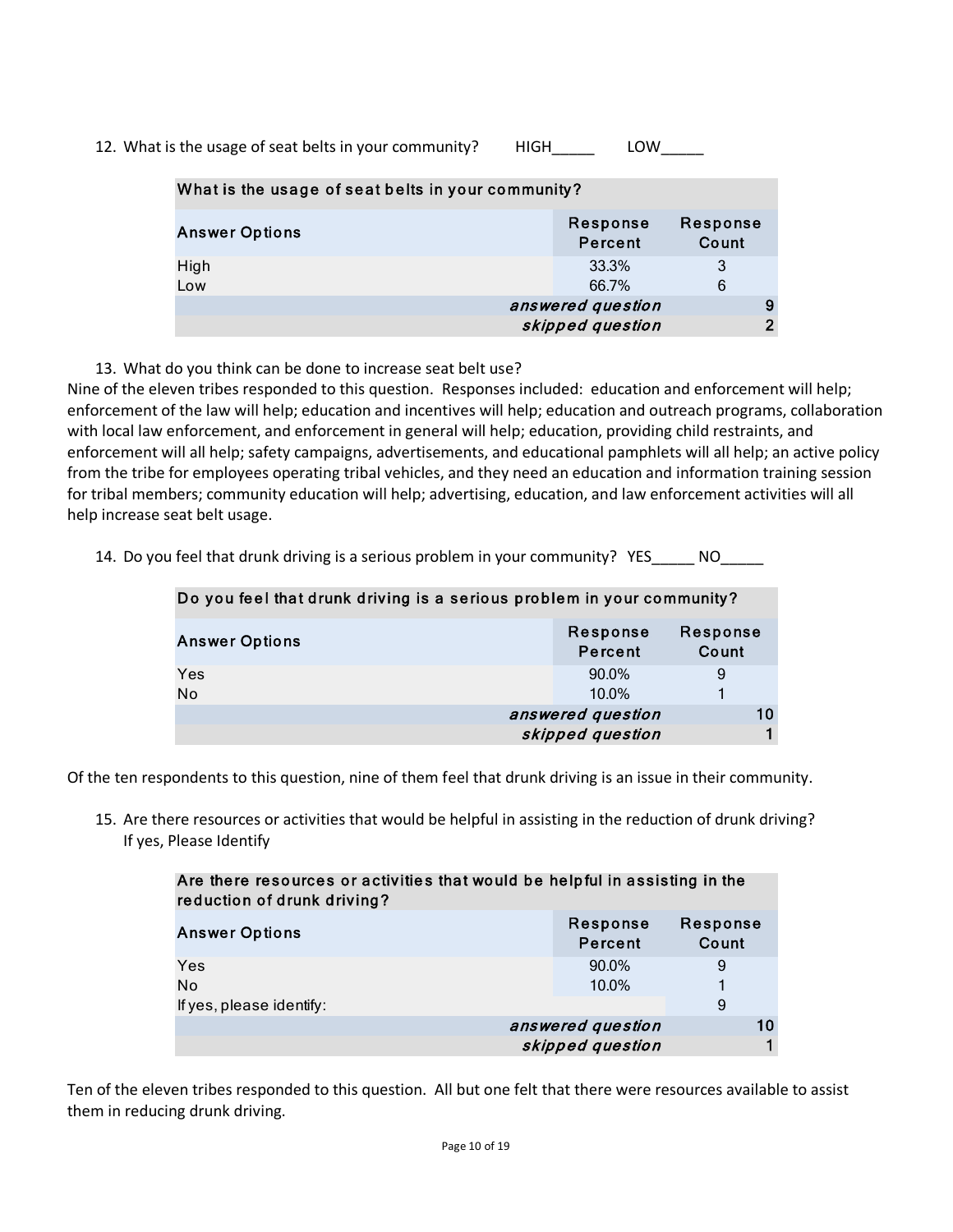16. Does your tribe have its own EMS service or does it combine resources with a neighboring community? If sharing an EMS service, are there tribal members serving as EMS personnel on the combined EMS Team?

| <b>EMS services:</b>                                |                     |                   |
|-----------------------------------------------------|---------------------|-------------------|
| <b>Answer Options</b>                               | Response<br>Percent | Response<br>Count |
| Does your tribe have its own EMS service or does it | 100.0%              | 10                |
| If sharing an EMS service, are there tribal members | 60.0%               | 6                 |
|                                                     | answered question   | 10                |
|                                                     | skipped question    |                   |

17. What are the barriers to the tribe having their own EMS personnel?

There were eight responses to this question. One reported that volunteer emergency medical services requires commitment by community members which is difficult to find in younger generations. As older EMT's rotate out there are no new replacements to take their place. One operates an all-volunteer service which requires commitment from community members and is high risk with low reward. The younger generations are not inclined to give this commitment and current volunteers are reaching the limits of their abilities to continue service. Another reported that money is always a barrier for anything here on the reservation. One reported that there aren't any barriers that they see. One reported that funding, training, and administrative support and coordination are issues. One reported that organizational structure, training, and volunteers are barriers. One reported that budget dollars/funding are barriers. One reported that trained personnel and lack of equipment are both barriers. Another stated they don't offer ambulatory services because of finding and staffing.

18. Would your tribe be interested in learning more about establishing an EMS service? YES\_\_\_\_\_ NO\_\_\_\_\_

| would your tribe be interested in learning more about establishing an EMS<br>service? |                     |                   |
|---------------------------------------------------------------------------------------|---------------------|-------------------|
| <b>Answer Options</b>                                                                 | Response<br>Percent | Response<br>Count |
| Yes                                                                                   | 50.0%               | 5                 |
| No                                                                                    | 50.0%               | 5                 |
|                                                                                       | answered question   | 10                |
|                                                                                       | skipped question    |                   |

Would your tribe b e interested in learning more about establishing a n EMS

Of the ten respondents to this question, it was split down the middle if they would be interested in learning more about establishing an EMS service.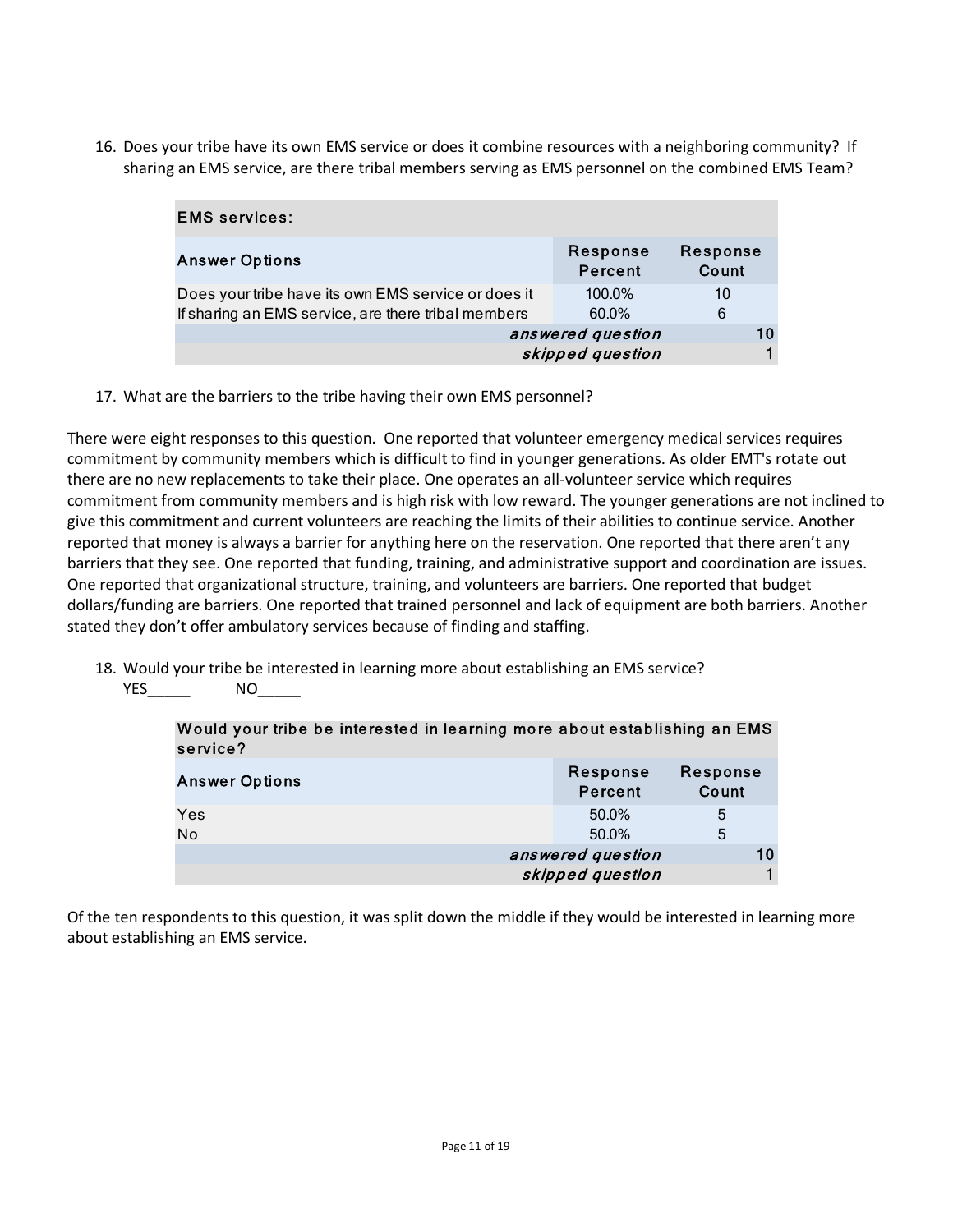19. Are there other areas of transportation safety you would like training to be offered? Is so, please list.

| Are there other areas of transportation safety you would like training to be<br>offered? |                     |                          |
|------------------------------------------------------------------------------------------|---------------------|--------------------------|
| <b>Answer Options</b>                                                                    | Response<br>Percent | <b>Response</b><br>Count |
| Yes                                                                                      | 88.9%               | 8                        |
| No                                                                                       | 11.1%               | 1                        |
| If yes, please list:                                                                     |                     | 8                        |
|                                                                                          | answered question   | 9                        |
|                                                                                          | skipped question    | $\overline{2}$           |

Nine of the eleven tribes responded to this question, and of those all but one answered yes. One is interested in anything that will increase safety. One is interested in roundabouts, a short video of instruction would be super helpful. Also, seatbelts, drunk driving, pedestrians and bike lanes. One is interested in data collection. One would like to learn more about how to identify and test for controlled substances for those operating vehicles. Helmets for bicycle riders and road safety standards, and street lighting in general. One would like more information on seatbelt safety. One would like more information on signage. One is interested in CDL and heavy equipment operator training. One would like to see free defensive driving classes offered on the reservation.

20. Does your tribe have any policies, laws or protocols regarding signage along roadways (regulatory/advertising)? YES\_\_\_\_\_ NO\_\_\_\_\_ Please identify

| Does your tribe have any policies, laws, or protocols regarding signage |  |
|-------------------------------------------------------------------------|--|
| along roadways (regulatory/advertising)?                                |  |

| -<br>. .<br><b>Answer Options</b> | Response<br>Percent | Response<br>Count |
|-----------------------------------|---------------------|-------------------|
| Yes<br>No                         | 36.4%<br>63.6%      | 4<br>7            |
| If yes, please identify:          |                     | 4                 |
|                                   | answered question   |                   |
|                                   | skipped question    | 0                 |

21. Does your tribe have any signage questions, concerns or requests? YES NO Please identify

| Does your tribe have any signage questions, concerns, or requests? |                     |                   |
|--------------------------------------------------------------------|---------------------|-------------------|
| <b>Answer Options</b>                                              | Response<br>Percent | Response<br>Count |
| Yes                                                                | 45.5%               | 5                 |
| N <sub>o</sub>                                                     | 54.5%               | 6                 |
| If yes, please identify:                                           |                     | 5                 |
|                                                                    | answered question   |                   |
|                                                                    | skipped question    |                   |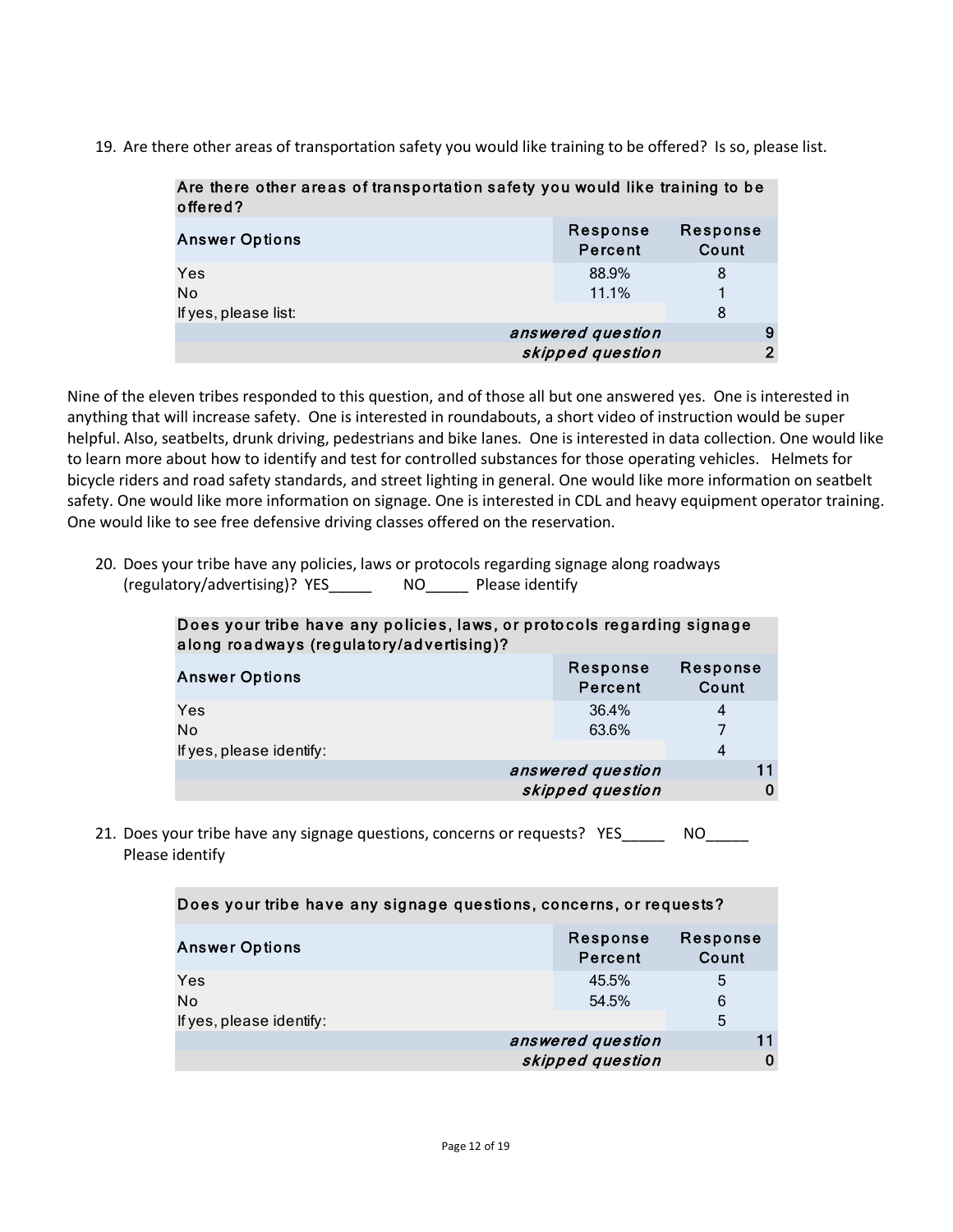All eleven tribes responded to this question. The five tribes that answered yes had questions about dual language signage guidelines as they would like wayfinding signs; one has ATV/UTV trails and routes but they aren't properly signed. The same goes for their snowmobile route and trail, the signage needs to be properly completed; one needs more signs - chevrons, children at play, etc.; and one needs to develop tribal policies/ordinance.

# Labor/Business

There are seven questions in the Labor/Business section of the survey. The responses to each are as follows.

1. Are you tracking information regarding Native American Disadvantaged Business Enterprises (NADBE) from your community or information on tribal/community businesses? The MO If yes, please describe:

| Are you tracking information regarding Native American Disadvantaged<br>Business Enterprises (NADBE) from your community or information on<br>tribal/community businesses? |                     |                          |
|----------------------------------------------------------------------------------------------------------------------------------------------------------------------------|---------------------|--------------------------|
| <b>Answer Options</b>                                                                                                                                                      | Response<br>Percent | Response<br>Count        |
| Yes<br>No<br>If yes, please describe:                                                                                                                                      | 33.3%<br>66.7%      | 3<br>6<br>$\overline{2}$ |
|                                                                                                                                                                            | answered question   | 9                        |
|                                                                                                                                                                            | skipped question    | $\overline{2}$           |

Nine of the eleven tribes responded to the question. Six indicated they are not tracking information regarding NADBE. Those that indicated they are tracking didn't provide more information. One is tracking but has no NADBE, and they track the number of employees in Tribal Businesses and list all businesses in town with the Chamber of Commerce. One tracks using an approved contractors list that has Tribally-owned businesses denoted with an asterisk.

2. Do you have an unemployment, underemployment and/or workforce development program?

YES NO

| Do you have an unemployment, underemployment, and/or workforce<br>development program? |                     |                   |    |
|----------------------------------------------------------------------------------------|---------------------|-------------------|----|
| <b>Answer Options</b>                                                                  | Response<br>Percent | Response<br>Count |    |
| Yes                                                                                    | 70.0%               |                   |    |
| <b>No</b>                                                                              | 30.0%               | 3                 |    |
|                                                                                        | answered question   |                   | 10 |
|                                                                                        | skipped question    |                   |    |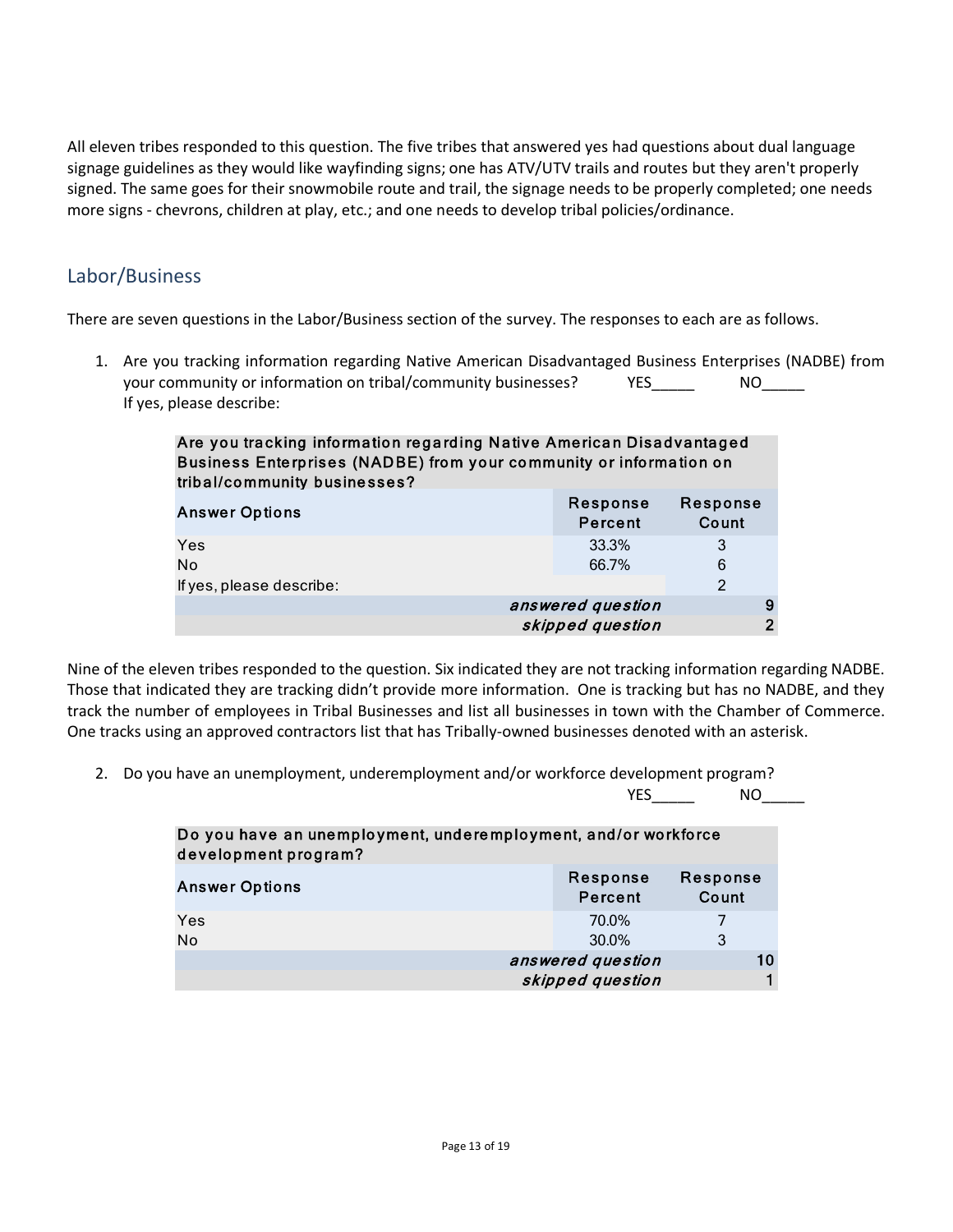3. Are you tracking data on your work force? The MOC CONSERVING MOC CONSERVING WAS A VESCONSING MOC CONSERVING

| Are you tracking data on your work force? |                     |                   |
|-------------------------------------------|---------------------|-------------------|
| <b>Answer Options</b>                     | Response<br>Percent | Response<br>Count |
| Yes                                       | 44.4%               | 4                 |
| No                                        | 55.6%               | 5                 |
| answered question                         |                     | 9                 |
|                                           | skipped question    | ົ                 |
|                                           |                     |                   |

4. Do you have a tribal preference requirement or TERO? THES THES

| Do you have a tribal preference requirement or TERO? |                     |                   |    |
|------------------------------------------------------|---------------------|-------------------|----|
| <b>Answer Options</b>                                | Response<br>Percent | Response<br>Count |    |
| Yes                                                  | 90.0%               | 9                 |    |
| <b>No</b>                                            | $10.0\%$            |                   |    |
|                                                      | answered question   |                   | 10 |
|                                                      | skipped question    |                   |    |

5. Would you be interested in providing training programs for small business and Disadvantaged Business Enterprises (DBE) within our community, and if so what topics are of interest? YES\_\_\_\_\_\_ NO\_\_\_\_\_

| Would you be interested in providing training programs for small business<br>and Disadvantaged Business Enterprise (DBE) within your community? |                     |                          |
|-------------------------------------------------------------------------------------------------------------------------------------------------|---------------------|--------------------------|
| <b>Answer Options</b>                                                                                                                           | Response<br>Percent | <b>Response</b><br>Count |
| Yes<br>N <sub>o</sub>                                                                                                                           | 100.0%<br>$0.0\%$   | 0                        |
| If so, what topics are of interest?                                                                                                             |                     | 5                        |
|                                                                                                                                                 | answered question   |                          |
|                                                                                                                                                 | skipped question    | 4                        |

Seven of the eleven tribes that responded expressed interest in training programs for DBE. One is interested in training on securing loans, business plans, and use of SBA; One answered yes and are looking for anything available as they currently don't have a program. One answered yes and would like to know how to get certified as a DBE business planning and coaching going into business exploration. They are also interested in loan advisement and referral. One answered yes, and are looking for training in welding, fabricating, ECO tourism, and in developing a hunting and fishing guide. One answered yes and are looking for entrepreneurial development, personal finance and business planning.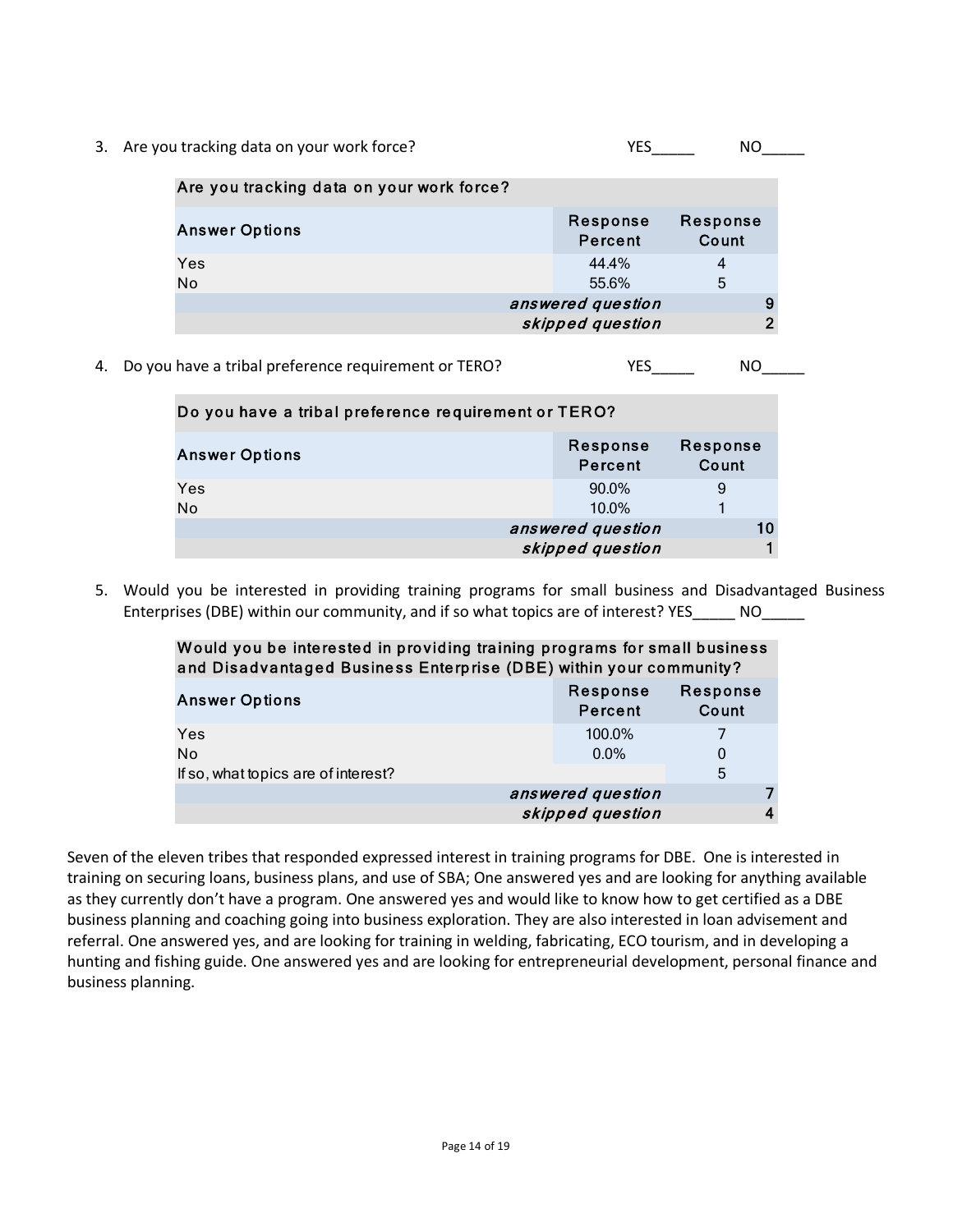6. What training program or workforce development programs would be of value in your community? (TrANS, CDL, OSHA, etc.)

Seven tribes responded to this question. One is looking for general business education for finance, employment law, etc. Two are looking for any and all training they can get. Two are looking for CDL, and one is looking for heavy equipment and OSHA training. One is looking for TRANS, CDL, OSHA, and scholarships for annual required trainings for tribal members. One is looking for something related to professional development for managers and directors to increase transferable skills and managerial topics could be accounting and marketing.

7. What are some of the challenges facing your businesses and workforce?

Eight tribes responded to this question. One stated that the area is highly dependent on tourism which only occurs 3 months out of the year, they are largely bypassed as a tourist destination, and the workforce is dependent on employment provided by off Reservation/non-member businesses. One stated that attracting business is a challenge. One stated that historical trauma, technological isolation and rural location are all challenges. One expressed concern over basic employee eligibility. One stated they are challenged by work ethics and not passing drug testing standards. They also need transportation to work and have a need for apprentices. One stated that finding committed employees, their remote location, job availability, transportation issues and no public transit are all challenges. One stated they have problems with work ethics. One reported that they have a low level of managerial capacity and access to resources, and while there is limited infrastructure on the reservation, a greater challenge is a lack of access to business resources including start-up or expansion capital.

# Real Estate/Jurisdictional

There are seven questions in this section of the survey. The responses to these questions are as follows.

1. Who is managing the real estate and property jurisdictional issues for your community?

There were eight responses to this question, and answers included the legal department, natural resource department, community development, land management, housing, and real estate services.

2. Do you have standard policies on how to request or access easements? YES MO

| Do you have standard policies on how to request or access easements? |                     |                   |
|----------------------------------------------------------------------|---------------------|-------------------|
| <b>Answer Options</b>                                                | Response<br>Percent | Response<br>Count |
| Yes                                                                  | 60.0%               | 6                 |
| <b>No</b>                                                            | 40.0%               | 4                 |
|                                                                      | answered question   | 10                |
|                                                                      | skipped question    |                   |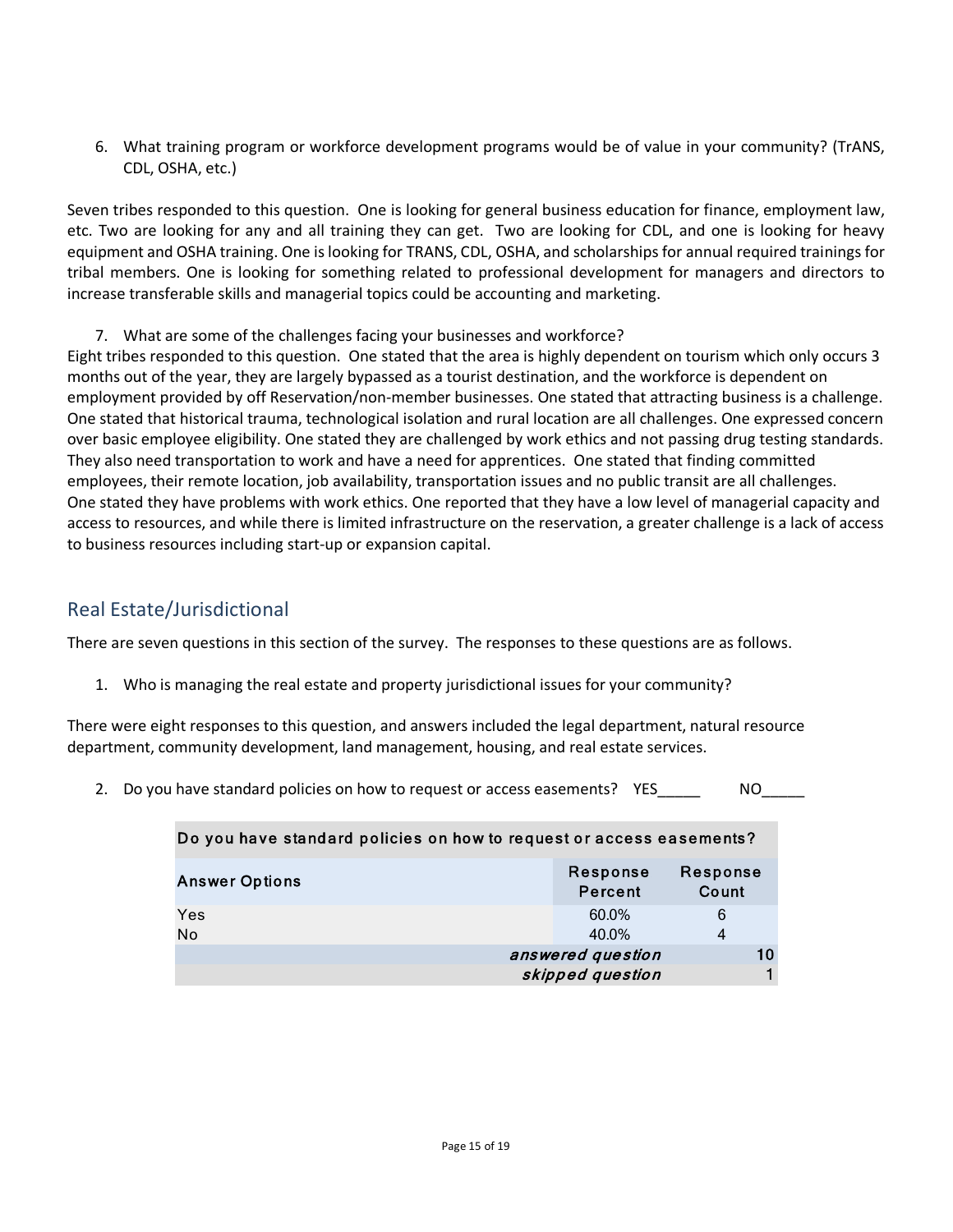3. What is your standard timeline for obtaining easements?

Seven Tribes responded to this question. One didn't provide a timeline and referred to their Natural Resource Division. One stated that it is dependent on the BIA. One stated that their timeline is unknown. One stated their timeline is 30- 60 days. One stated that they don't have a timeline. One stated that their timeline is six months to a year. One stated that their timeline is less than one year.

4. Do you have any examples of projects or request that have worked well or did not work well that we could use as a sample of land issues on WisDOT projects? YES\_\_\_\_\_ NO\_\_\_\_\_ Please identify

> Do you have any examples of projects or request that have worked well or did not work well that we could use as a sample of land issues on WisDOT p rojects?

| <b>Answer Options</b>    | Response<br>Percent | Response<br>Count |
|--------------------------|---------------------|-------------------|
| Yes                      | 62.5%               | 5                 |
| No                       | 37.5%               | 3                 |
| If yes, please identify: |                     | 5                 |
|                          | answered question   | 8                 |
|                          | skipped question    | 3                 |
|                          |                     |                   |

Eight of the tribes responded to the question. Three tribes answered no. There were five tribes that answered yes. One used a national park as their example. One answered yes but didn't provide an example. One used electrical, phone, broadband, fiber optics, cell phone access and new housing projects and roads as their examples. One stated that the wet lands mitigation bank is a great example of the cooperative agreement between their tribe and WisDOT. One stated that trying to get easements from fee simple land owners for the Safe Routes/Bike Trails WisDOT Project was a good example.

5. WisDOT/ITTF will be holding a tribal real estate training day in April. Do you have interest in participating in formal training in real estate, tribal or BIA processes for easements, right of way or/and permits? What are some unique challenges or issues in real estate that you would like to see addressed at this training?

> WisDOT/ITTF will be holding a tribal real estate training day in April. Do you have interest in participating in formal training in real estate, tribal or BIA processes for easements, right of way or/and permits?

| <b>Answer Options</b>                                             | Response<br>Percent | Response<br>Count |
|-------------------------------------------------------------------|---------------------|-------------------|
| Yes                                                               | 90.0%               | 9                 |
| No                                                                | 10.0%               | 1                 |
| What are some unique challenges or issues in real estate that you |                     |                   |
| answered question                                                 |                     | 10                |
|                                                                   | skipped question    |                   |

Ten tribes responded to this question. One responded that they do not have an interest in participating in real estate training. Nine tribes indicated that they would be interested in participating in real estate training. One finds that most BIA roads don't have recorded ROW documentation. One stated that their challenges are ROWs, easements and probate. One answered yes but didn't provide additional information. One stated that they would like an explanation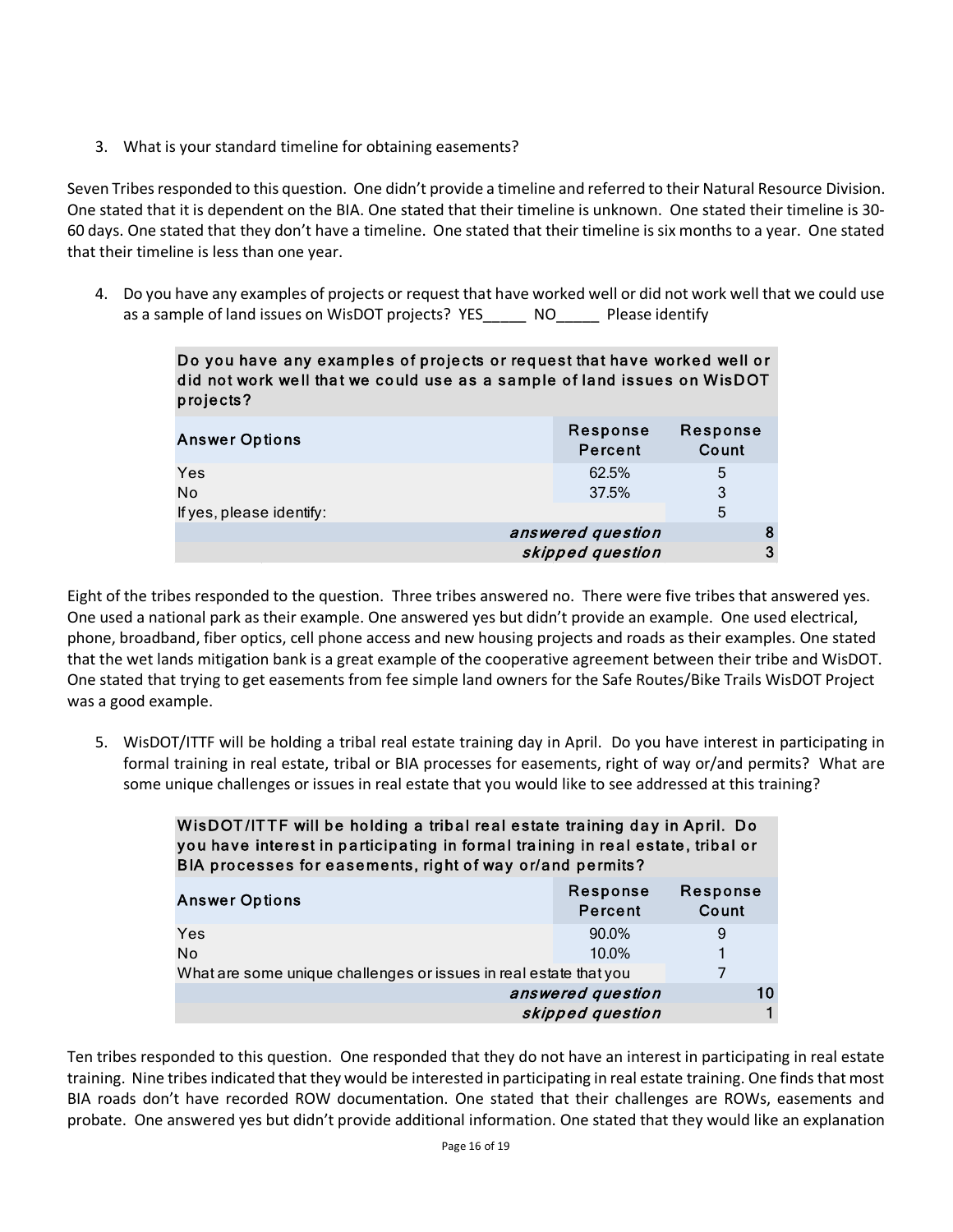on statute changes and dropped line recording with BIA. One stated that easement permits that just need to be filled in and agreed upon by the parties is a challenge they face. One stated they have challenges with rights of way and easements. One stated they are interested in more training even though they are on the work team and attended previous trainings.

6. Do you have regulations, policies, regarding activities in right of ways that concern easements? (Example utility, cultural resources) YES\_\_\_\_\_\_ NO\_\_\_\_\_

| Do you have regulations, policies, regarding activities in right of ways that<br>concern easements? (e.g., utility, cultural resources) |                     |                   |
|-----------------------------------------------------------------------------------------------------------------------------------------|---------------------|-------------------|
| <b>Answer Options</b>                                                                                                                   | Response<br>Percent | Response<br>Count |
| Yes                                                                                                                                     | 77.8%               |                   |
| No                                                                                                                                      | 22.2%               | $\mathcal{P}$     |
| answered question                                                                                                                       |                     |                   |
| skipped question                                                                                                                        |                     | ົ                 |

7. Do you have regulations, policies, or concerns regarding emergency management and transportation systems? YES\_\_\_\_\_ NO\_\_\_\_\_

| Do you have regulations, policies, or concerns regarding emergency<br>management and transportation systems? |                     |                   |
|--------------------------------------------------------------------------------------------------------------|---------------------|-------------------|
| <b>Answer Options</b>                                                                                        | Response<br>Percent | Response<br>Count |
| Yes                                                                                                          | 88.9%               | 8                 |
| No                                                                                                           | 11.1%               |                   |
| answered question                                                                                            |                     | 9                 |
|                                                                                                              | skipped question    | $\overline{2}$    |

## Shared Resources

There was one question in this section of the survey. The responses can be found below.

1. WisDOT and ITTF are developing training programs for tribes, tribal members, business, WisDOT staff, stakeholders and other agencies. Of the following training delivery methods, what would you prefer?

| WisDOT and ITTF are developing training programs for tribes, tribal<br>members, business, WisDOT staff, stakeholders and other agencies. Of<br>the following training delivery methods, what would you prefer? |                     |                   |
|----------------------------------------------------------------------------------------------------------------------------------------------------------------------------------------------------------------|---------------------|-------------------|
| <b>Answer Options</b>                                                                                                                                                                                          | Response<br>Percent | Response<br>Count |
| Face-to-face workshops                                                                                                                                                                                         | 72.7%               | 8                 |
| Formal training - Certified                                                                                                                                                                                    | 63.6%               |                   |
| Webinars                                                                                                                                                                                                       | 63.6%               |                   |
| Scheduled on the Inter-Tribal Task Force Agenda as                                                                                                                                                             | 27.3%               | 3                 |
| Video and quiz that can be taken whenever time                                                                                                                                                                 | 54.5%               | 6                 |
|                                                                                                                                                                                                                | answered question   | 11                |
|                                                                                                                                                                                                                | skipped question    |                   |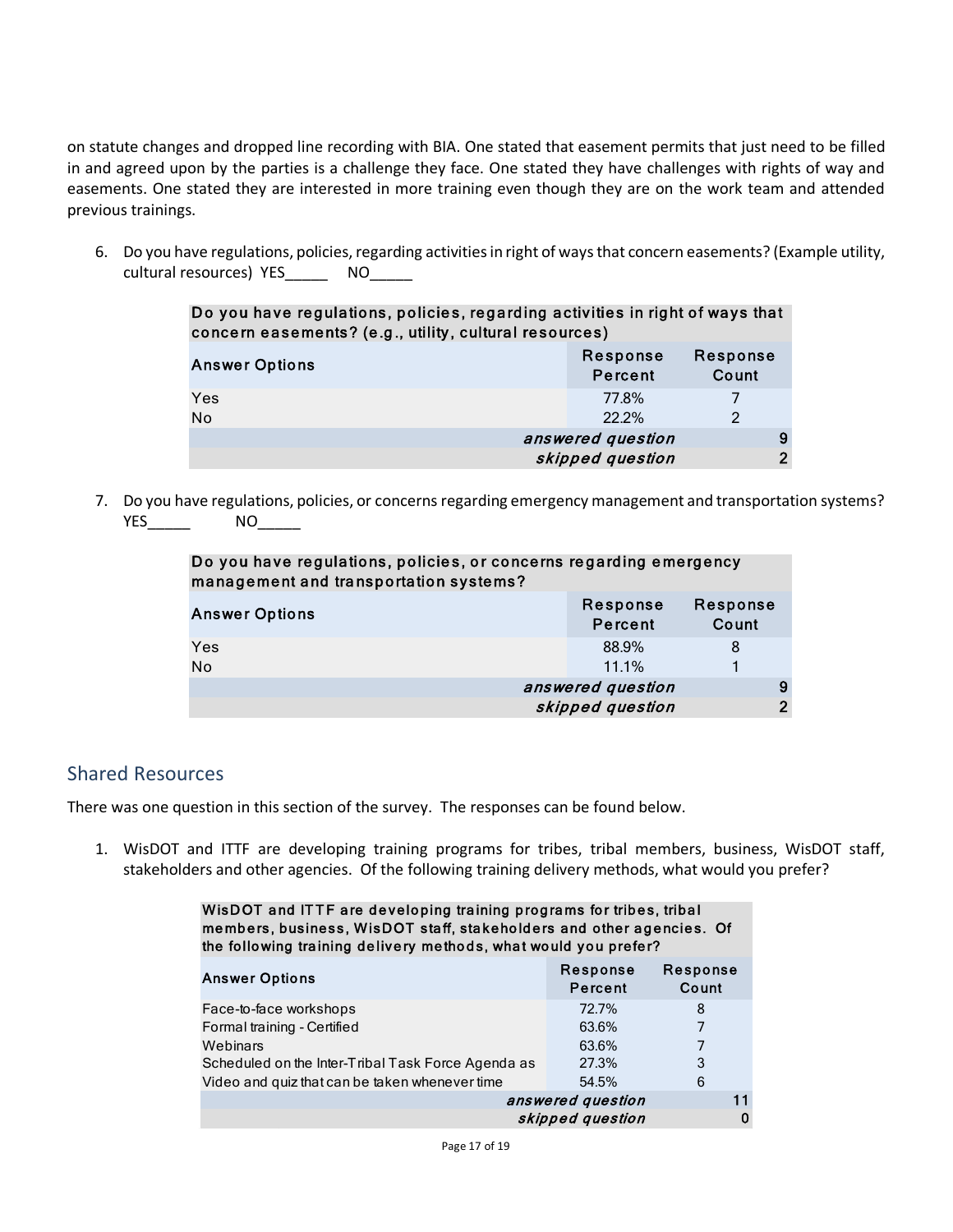# Training Priority

This section of the survey listed a number of potential training topics, categorized by each of the main focus areas. The various responses are as follows.

## Safety

## SAFETY (select any of the following that may benefit your tribe and co mmunity)

| <b>Answer Options</b>                | Response<br>Count |
|--------------------------------------|-------------------|
| TraCS 10 (Program Equip. Funding)    | 4                 |
| <b>OSHA</b> safety                   | 6                 |
| Tribal projects and safety inventory | 6                 |
| Low cost safety improvements         | 7                 |
| Safety audit overview                | 6                 |
| Road safety                          | 9                 |
| Follow-up on road audits             | 7                 |
| answered question                    |                   |
| skipped question                     | 0                 |

## Labor

## LABOR (select any of the following that may benefit your tribe and co mmunity)

| Answer Options           |                   | Response<br>Count |
|--------------------------|-------------------|-------------------|
| CDL training             |                   | 9                 |
| <b>TrANS Program</b>     |                   | 7                 |
| Heavy equipment training |                   | 10                |
| Apprenticeship           |                   | 8                 |
| GIS basic technologies   |                   |                   |
| WisDOT training programs |                   | 9                 |
|                          | answered question | 11                |
|                          | skipped question  | 0                 |